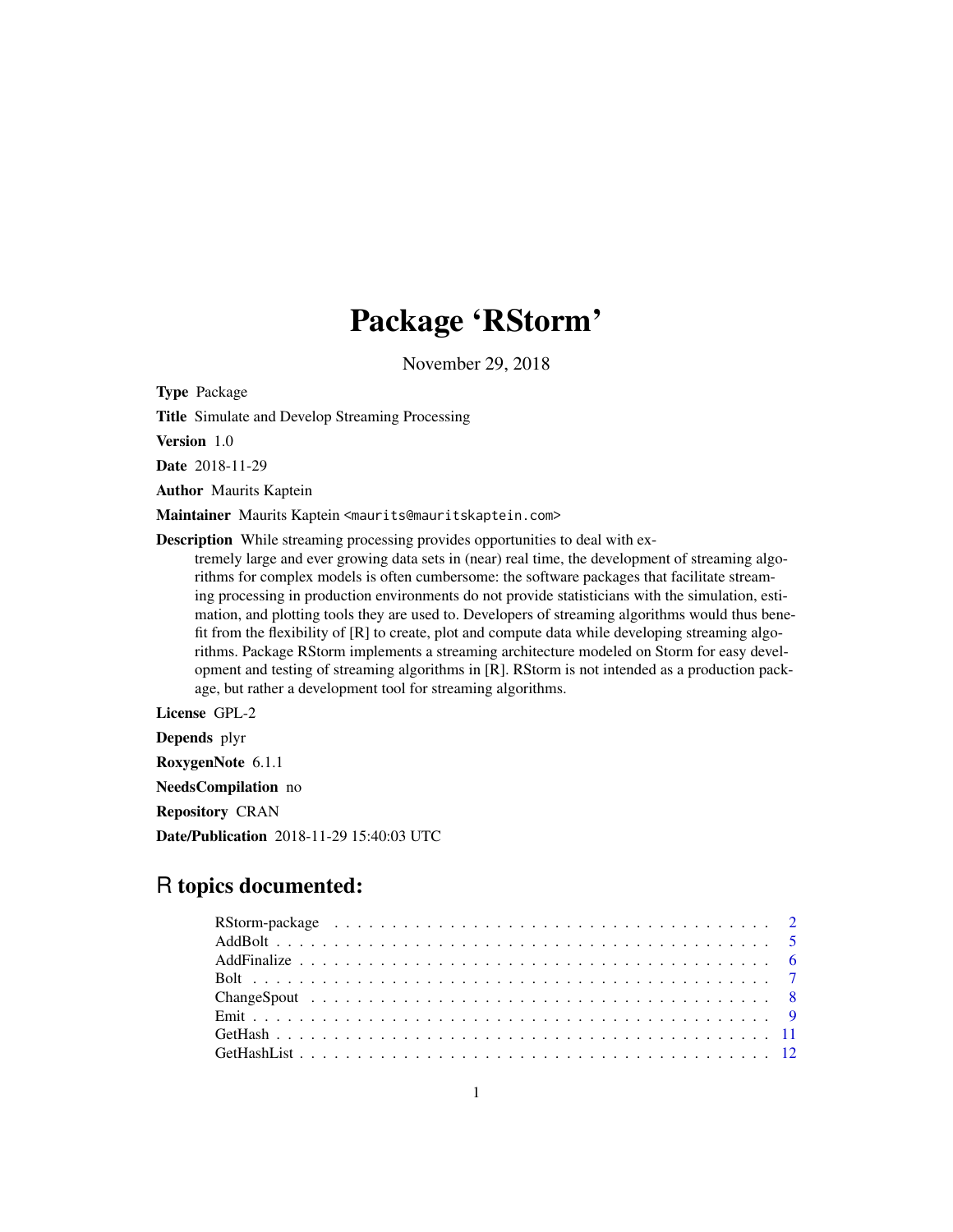# <span id="page-1-0"></span>2 RStorm-package

| Index |  |  |
|-------|--|--|

RStorm-package *Simulate a Streaming Process in [R]*

# Description

While streaming processing provides opportunities to deal with extremely large and ever growing data sets in (near) real time, the development of streaming algorithms for complex models is often cumbersome: the software packages that facilitate streaming processing in production environments do not provide statisticians with the simulation, estimation, and plotting tools they are used to. Developers of streaming algorithms would thus benefit from the flexibility of [R] to create, plot and compute data while developing streaming algorithms. RStorm implements a streaming architecture modeled on Storm for easy development and testing of streaming algorithms in [R]. Package RStorm is not intended as a production package, but rather a development tool for streaming algorithms. See the below examples for some of the usages of RStorm for the development and comparison of streaming algorithms.

Details of the package, examples of streaming algorithms, and examples of the use of RStorm can be found at http://software.mauritskaptein.com/RStorm

# Details

| Package: | <b>RStorm</b> |
|----------|---------------|
| Type:    | Package       |
| Version: | 0.9           |
| Date:    | 2013-07-26    |
| License: | $GPL-2$       |

#### Author(s)

Maurits Kaptein

Maintainer: Maurits Kaptein <maurits@mauritskaptein.com>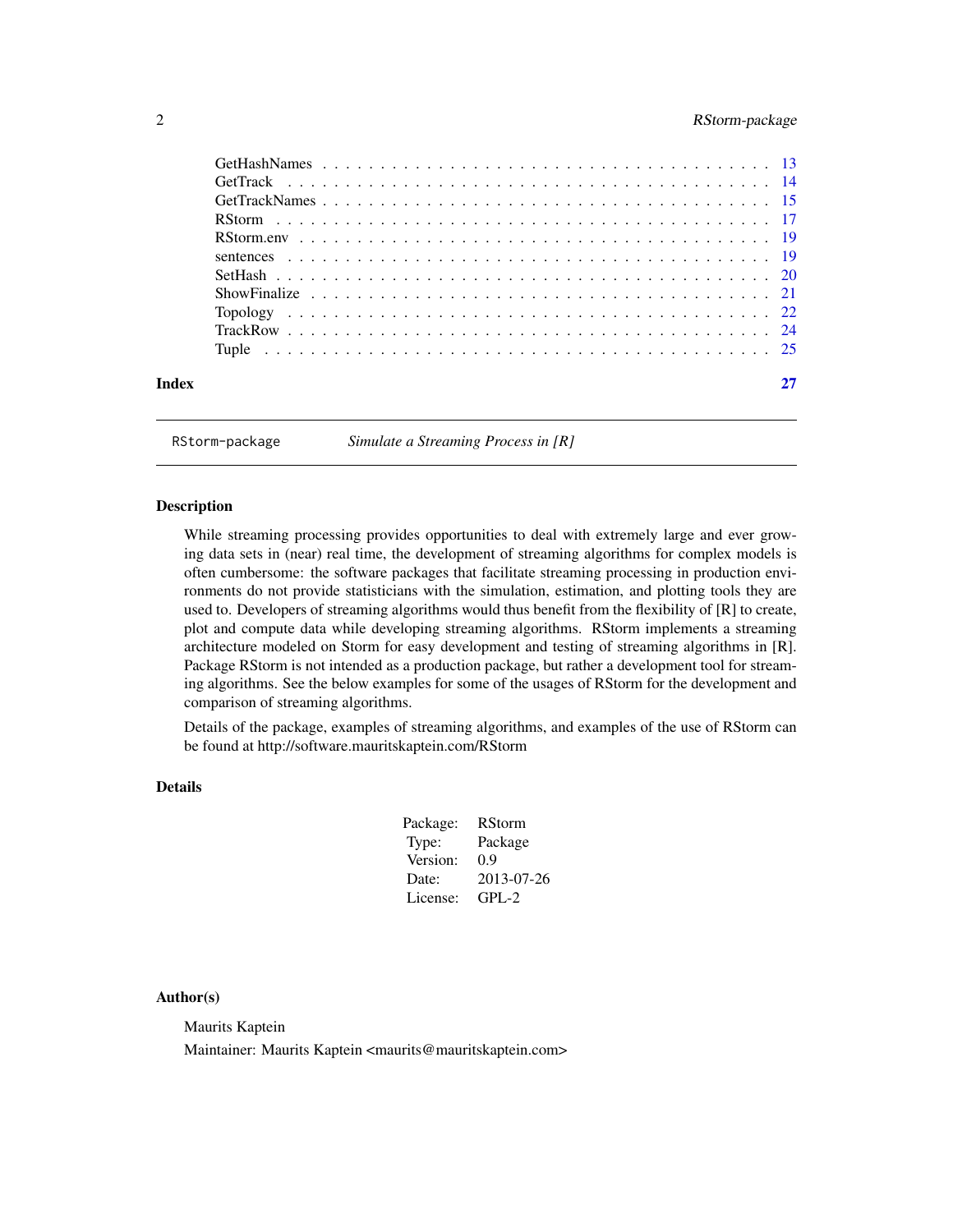# <span id="page-2-0"></span>RStorm-package 3

# See Also

[ddply](#page-0-0) [RStorm](#page-16-1) [Topology](#page-21-1)

```
##############################
# a simple stream to compute a sum:
##############################
# create some data:
x \leq - seq(1, 1000)
# start a topology
topology <- Topology(data.frame(x=x))
# define a bolt and add it to the topology
computeSum \leq function(x, ...){
sum <- GetHash("sum")
if(is.data.frame(sum)){
x \le - sum + (x[1])}
SetHash("sum", x)
}
topology <- AddBolt(topology, Bolt(computeSum))
# Run the stream:
result <- RStorm(topology)
# Inspect the result
print(GetHash("sum", result))
#plot(topology)
##############################
# Example of a stream to compare two
# methods of streaming variance computation:
##############################
# Generate some data
set.seed(10)
t < -100x \leftarrow \text{norm}(t, \emptyset, 1)# Look at the variance as computed by var():
var(x)
# Start a topology
topology <- Topology(data.frame(x=x))
# Bolt for "Sum of Squares Method" with tracking over time
var.SS <- function(x, \ldots){
```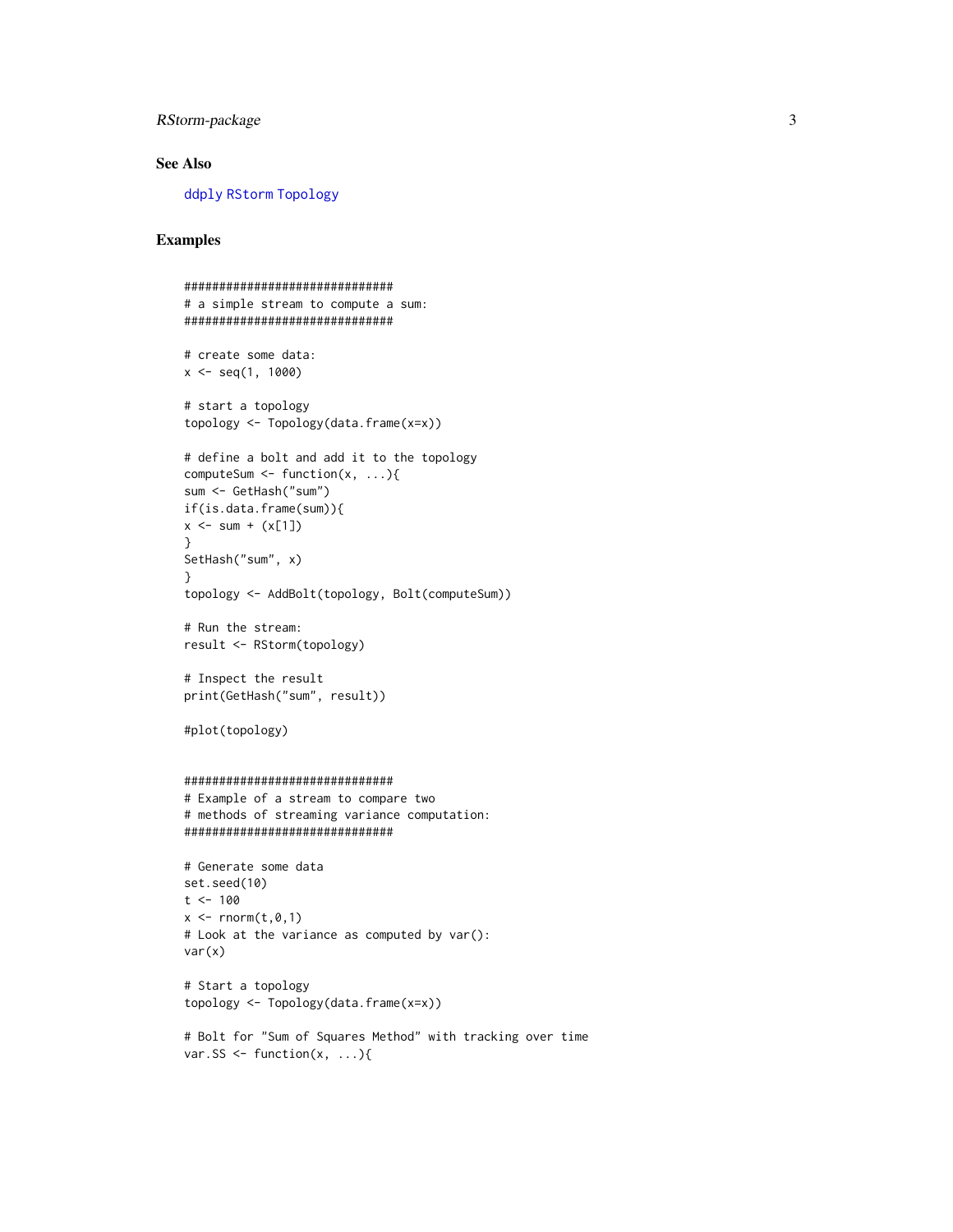```
params <- GetHash("params1")
if(!is.data.frame(params)){
params <- list()
params$n <- params$sum <- params$sum2 <- 0
}
n <- params$n + 1
sum <- params$sum + as.numeric(x[1])
sum2 <- params$sum2 + as.numeric(x[1]^2)
if(n>1)var <- 1/(n*(n-1)) * (n*sum2 - sum^2)} else {
var <- 0
}
SetHash("params1", data.frame(n=n, sum=sum, sum2=sum2, var=var))
TrackRow("var.SS", data.frame(var=var))
}
## Bolt for "Welford's" Method:
var.Welford \leq function(x, ...){
x \leftarrow as.numeric(x[1])params <- GetHash("params2")
if(!is.data.frame(params)){
params <- list()
params$M <- x
params$S <- params$n <- 0
}
n <- params$n + 1
M \leftarrow params$M + (x - params$M) / n
S <- params$S + (x - \text{params}M)*(x - M)if(n>1){
var <- S / (n-1)
} else {
var < -0}
SetHash("params2", data.frame(n=n, M=M, S=S, var=var))
TrackRow("var.Welford", data.frame(var=var))
}
# Add both topologies to a Stream:
topology <- AddBolt(topology, Bolt(var.SS))
topology <- AddBolt(topology, Bolt(var.Welford))
result <- RStorm(topology)
# Plot the results over the stream
plot(c(1:t), GetTrack("var.Welford", result)$var, type="l")
lines(c(1:t), GetTrack("var.SS", result)$var, col="red")
### Similar, but with a dataset
```
### in which the mean is very large compared to the variance: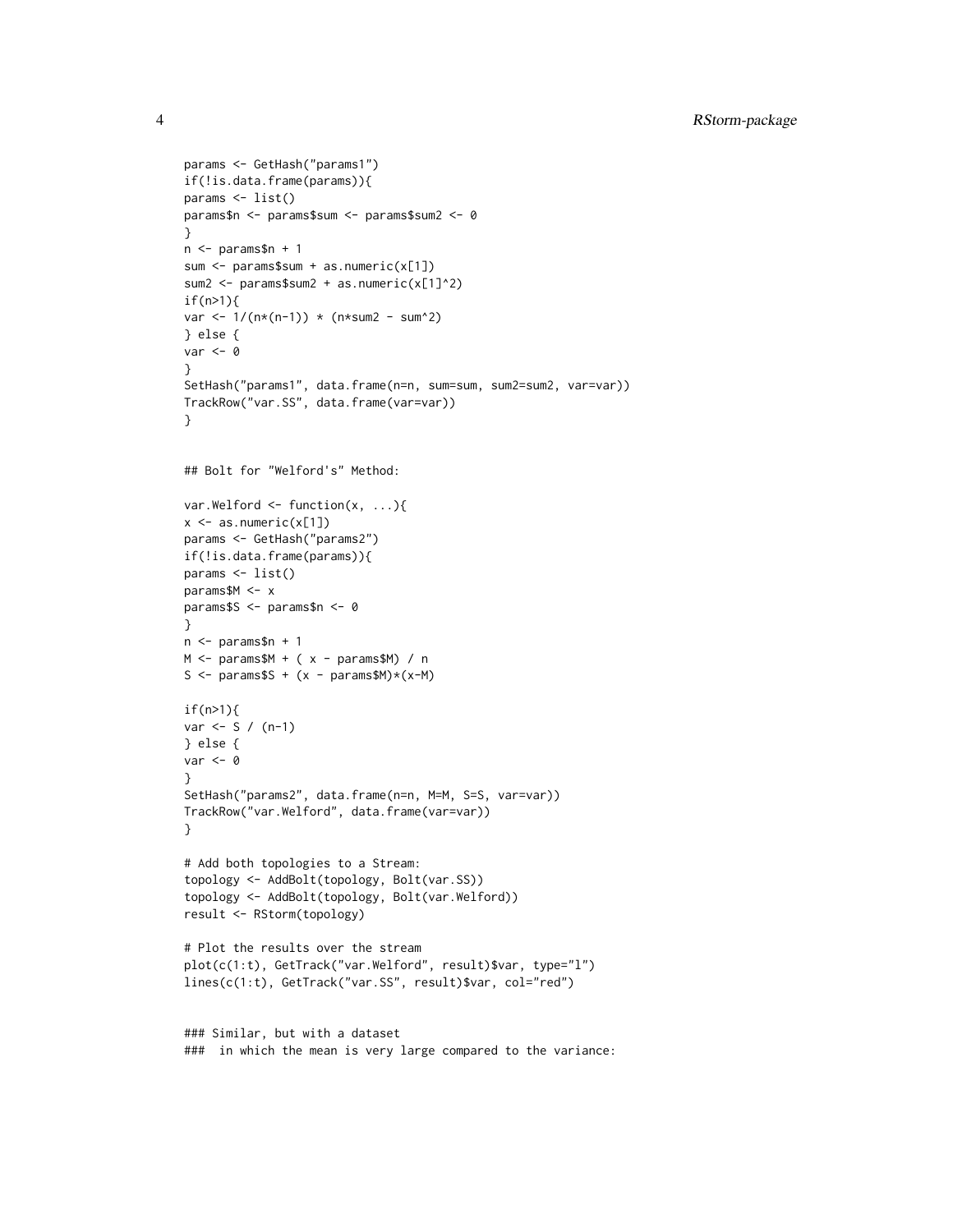#### <span id="page-4-0"></span>AddBolt 5

```
x2 \le rnorm(t, 10^8, 1)
topology2 <- Topology(data.frame(x=x2))
topology2 <- AddBolt(topology2, Bolt(var.SS))
topology2 <- AddBolt(topology2, Bolt(var.Welford))
result2 <- RStorm(topology2)
# This time the standard SS methods screws up (mind the different y scale):
# (And mind the fact that the SS method gives NEGATIVE variance)
plot(c(1:t), GetTrack("var.Welford", result2)$var, type="l", ylim=c(-10, 11))
lines(c(1:t), GetTrack("var.SS", result2)$var, col="red")
```
<span id="page-4-1"></span>

AddBolt *Function to add a* Bolt *to a* Topology *object to specify a stream.*

# Description

AddBolt is an auxiliary function for building up a RStorm topology. After initializing a Topology object the AddBolt function can be used to build the topology and specify the order of the Bolts. A Bolt receives as its first argument the Tuple emitted by the previous element in the Stream.

#### Usage

AddBolt(topology, bolt, .verbose = TRUE)

#### Arguments

| topology | a Topology object to add the bolt to.                                                          |
|----------|------------------------------------------------------------------------------------------------|
| bolt     | a Bolt to add to the topology. These are created using the $Bolt()$ function.                  |
| .verbose | a logical indicator to state whether or not verbose output should be printed.<br>Default TRUE. |

#### Value

An object of type Topology which is a list containing the following elements:

| spout    | the data.frame passed as a spout                |
|----------|-------------------------------------------------|
| bolts    | a list of bolts, see Bolt                       |
| finailze | the finalize function to be used for the stream |

The specified Bolt has now been added to the list of bolts. See [Topology](#page-21-1) for more info.

### Warning

Functions which get added to a Topology using the AddBolt functionality should always use the ... argument. This argument is used to facilitate the processing of the stream. See example below for a minimal functional example of a correctly specified bolt.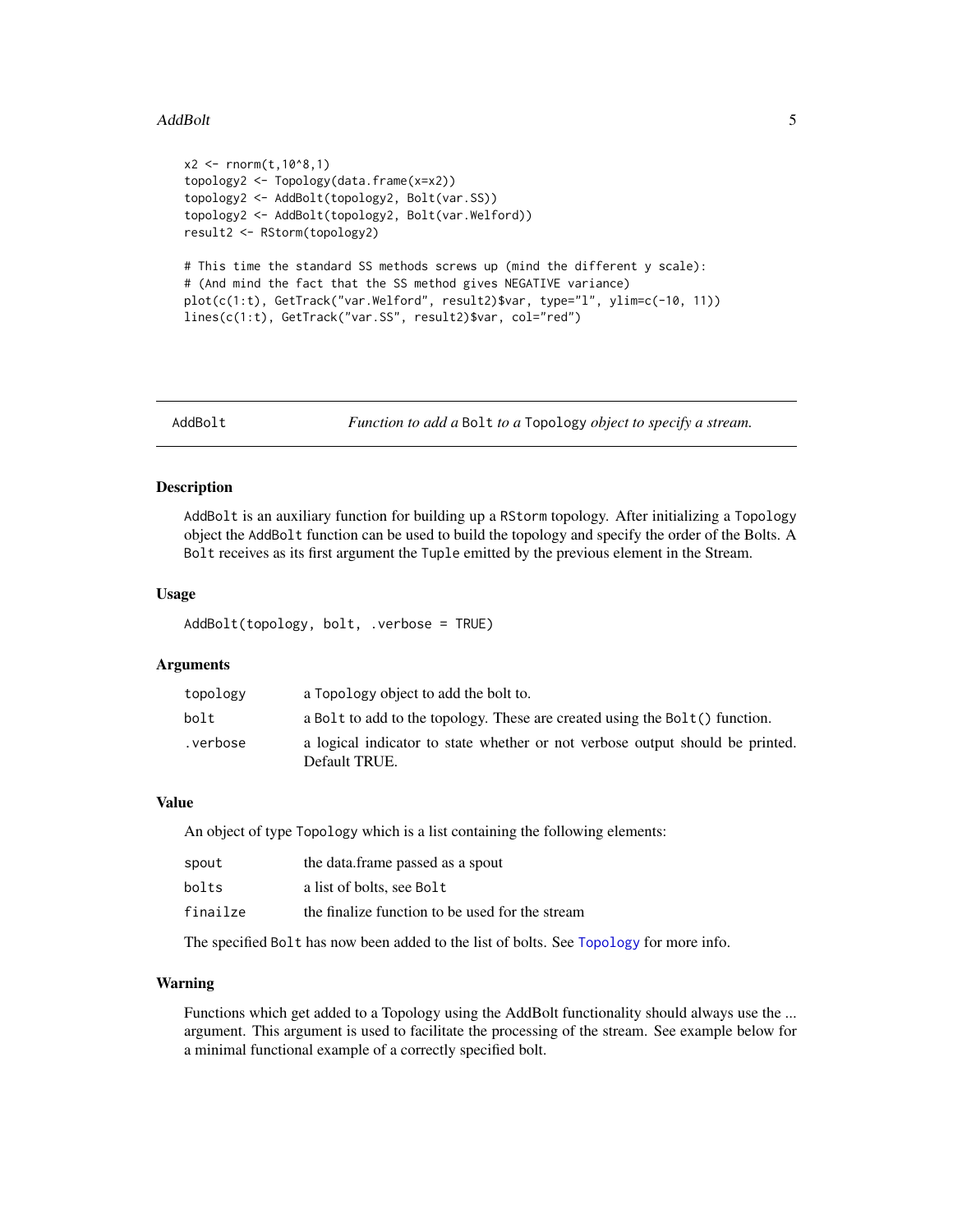#### <span id="page-5-0"></span>Author(s)

Maurits Kaptein

### See Also

See Also: [Topology](#page-21-1), [Bolt](#page-6-1), [RStorm](#page-16-1)

# Examples

```
# Create a topology and add a bolt to it.
bolt1 <- function(x, \ldots){print(x)}
topology <- Topology(data.frame(x=c(1:10)))
topology <- AddBolt(topology, Bolt(bolt1, listen=0))
topology
```
AddFinalize *Function to add a finalize function to a* Topology

# Description

AddFinalize is an auxiliary function for building up a RStorm topology. After initializing a Topology object the AddFinalize function can be used to add a final function, which receives as its parameter a list of all hashMaps stored during the stream. After running the stream GetHashList can be used to receive an object that is the same as the object received by the finalize function.

# Arguments

| topology | a Topology object to add the bolt to.                                         |
|----------|-------------------------------------------------------------------------------|
| bolt     | a Bolt to add to as the finalize function.                                    |
| .verbose | a logical indicator to state whether or not verbose output should be printed. |

#### Value

An object of type Topology which is a list containing the following elements:

| spout    | the data.frame passed as a spout                |
|----------|-------------------------------------------------|
| bolts    | a list of bolts, see Bolt                       |
| finailze | the finalize function to be used for the stream |

The specified Bolt has now been added to the finalize function. See [Topology](#page-21-1) for more info.

# Author(s)

Maurits Kaptein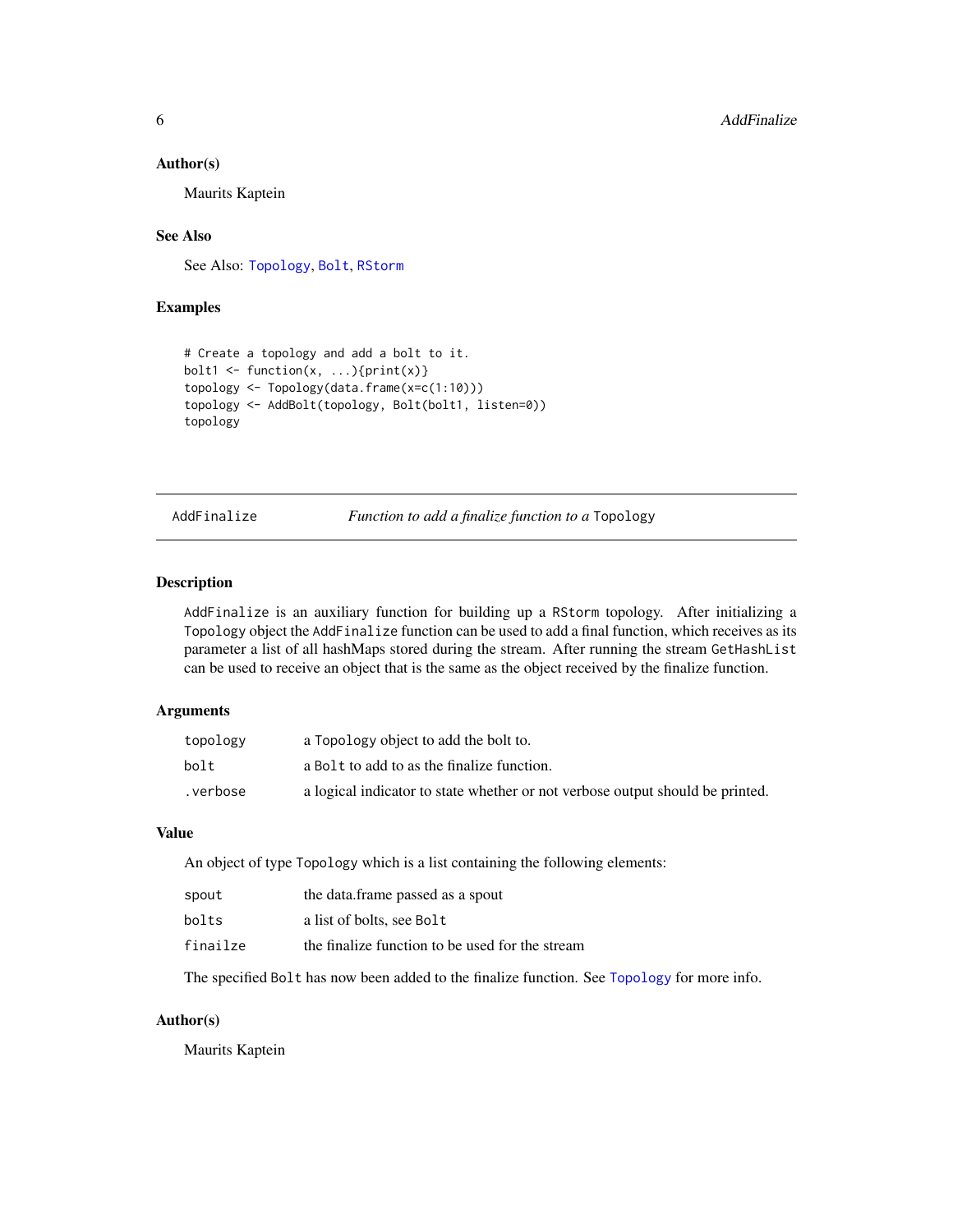#### <span id="page-6-0"></span>Bolt 2008 and 2008 and 2008 and 2008 and 2008 and 2008 and 2008 and 2008 and 2008 and 2008 and 2008 and 2008 and 2008 and 2008 and 2008 and 2008 and 2008 and 2008 and 2008 and 2008 and 2008 and 2008 and 2008 and 2008 and 2

# See Also

See Also: [Topology](#page-21-1), [Bolt](#page-6-1), [RStorm](#page-16-1)

#### Examples

```
bolt1 <- function(x, \ldots){print(x)}
topology <- Topology(data.frame(x=c(1:10)))
topology <- AddFinalize(topology, Bolt(bolt1))
topology
```
<span id="page-6-1"></span>Bolt *Function to create a* Bolt *object to add to a stream*

### Description

Function to create a Bolt object. A Bolt object consists of a function which receives as its first argument the Tuple emitted by the element the Bolt listens to.

# Usage

Bolt(FUNC, listen =  $0$ , boltID =  $0$ )

# Arguments

| <b>FUNC</b> | a [R] function with a first argument which receive a Tuple and using the<br>specification to receive arguments auxiliary to the functioning of the stream.                                                                                                                                |
|-------------|-------------------------------------------------------------------------------------------------------------------------------------------------------------------------------------------------------------------------------------------------------------------------------------------|
| listen      | a number indicating which element in the topology to listen too. \$0\$ indicates<br>the Spout itself, while other integers refer to the Tuples emitted by other Bolts<br>along the Stream. Default is \$0\$. Printing the Topology allows one to see the<br>position number of each Bolt. |
| boltID      | (optional) the ID of this bolt. A given name – mostly a number – to pass the<br>name of the bolt to the bolt itself which can be used to create (e.g.) a hashMap<br>that is distinct for the current bolt.                                                                                |

# Value

An object of type Bolt which is a list containing the following elements:

| name   | the name of the function that was passed when initializing the Bolt                 |
|--------|-------------------------------------------------------------------------------------|
| func   | the function itself                                                                 |
| listen | the identifier of the element in the stream from which the Bolt receives its Tuples |
| id     | the id of the current Bolt                                                          |

# Warning

Functions used as bolt in a stream should always use the dots argument (...) to facilitate the internal working of RStorm.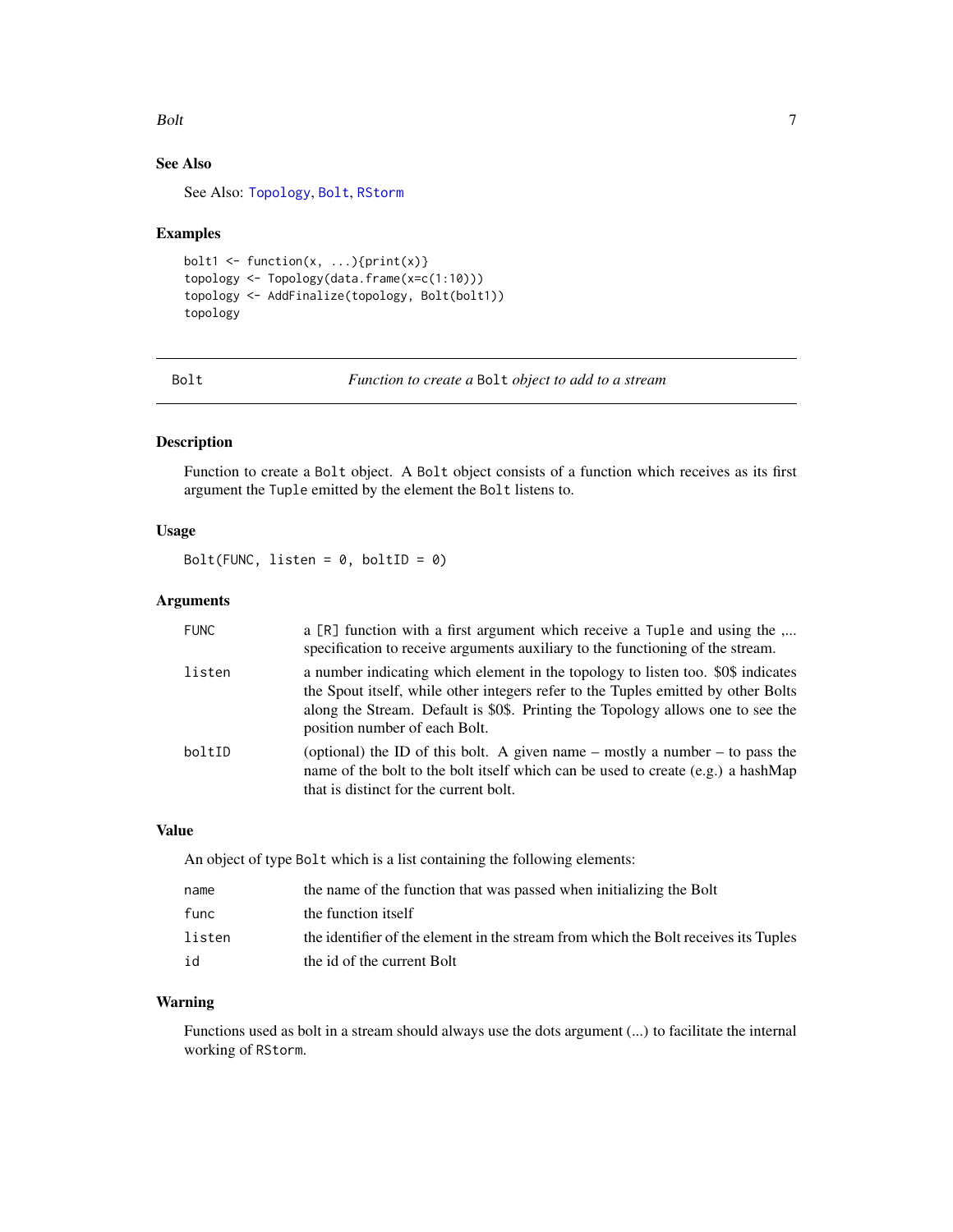# <span id="page-7-0"></span>Additional Info

The is.Bolt function checks whether an object is of Type Bolt and is used internally.

#### Author(s)

Maurits Kaptein

#### See Also

See Also: [Topology](#page-21-1), [AddBolt](#page-4-1), [RStorm](#page-16-1)

#### Examples

```
# Create a Bolt:
bolt1 <- function(x, ...){print(x)}
Bolt(bolt1, listen=0, boltID=12)
```
ChangeSpout *Function to change the Spout of a Topology*

# Description

The ChangeSpout function is used to change the spout of an topology that was already defined. It can be used (e.g) for the simulation of a data stream process on multiple data-sets.

#### Usage

```
ChangeSpout(topology, spout)
```
#### Arguments

| topology | a RStorm Topology object.                |
|----------|------------------------------------------|
| spout    | a new spout. E.g., a new codedata.frame. |

#### Value

An object of class Topology which is a list containing the following elements:

| spout    | the data.frame passed as a spout                |
|----------|-------------------------------------------------|
| bolts    | a list of bolts, see Bolt                       |
| finailze | the finalize function to be used for the stream |

# Warning

Functions used as bolt in a stream should always use the dots argument (...) to facilitate the internal working of RStorm.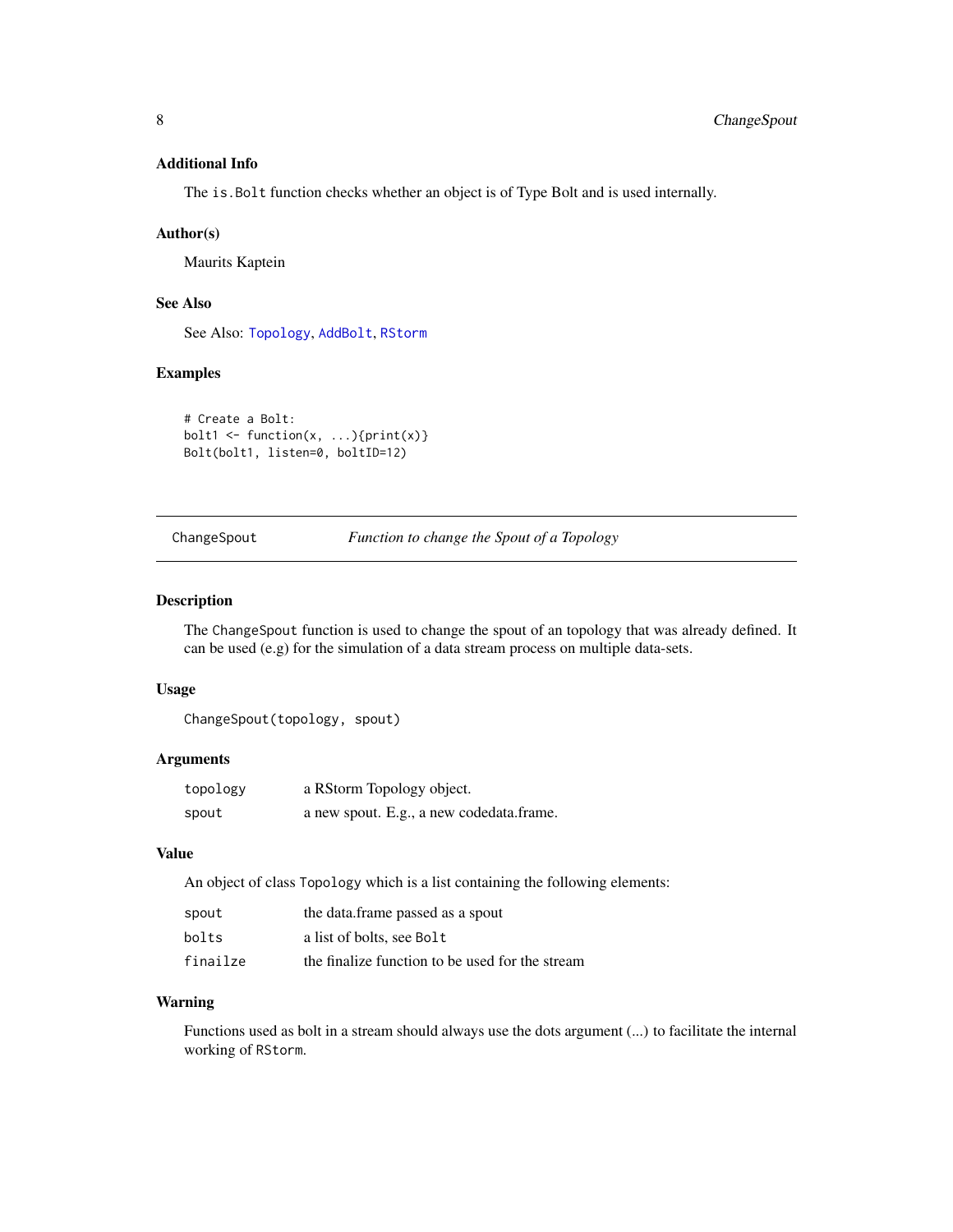#### <span id="page-8-0"></span>Emit 9

# Additional Info

The is.Bolt function checks whether an object is of Type Bolt and is used internally.

#### Author(s)

Maurits Kaptein

# See Also

See Also: [Topology](#page-21-1), [AddBolt](#page-4-1), [RStorm](#page-16-1)

#### Examples

```
# create a data set.
x \leq -\text{seq}(1, 100)topology <- Topology(data.frame(x=x))
# Setup a simple topology to compute a sum
computeSum \leq function(x, ...){
sum <- GetHash("sum")
if(is.data.frame(sum)){
x \le - \text{ sum } + (x[1])}
SetHash("sum", x)
}
# Run the stream
topology <- AddBolt(topology, Bolt(computeSum))
result <- RStorm(topology)
print(GetHash("sum", result))
# Create an alternative dataset
x2 \leq -\text{seq}(2, 100)# Change the dataset in the existing topology
topology <- ChangeSpout(topology, data.frame(x=x2))
# Run the new dataset
result <- RStorm(topology)
print(GetHash("sum", result))
```
<span id="page-8-1"></span>Emit *Function to emit a* Tuple *along the stream. The emitted data* x *should be a single row of a* data.frame*.*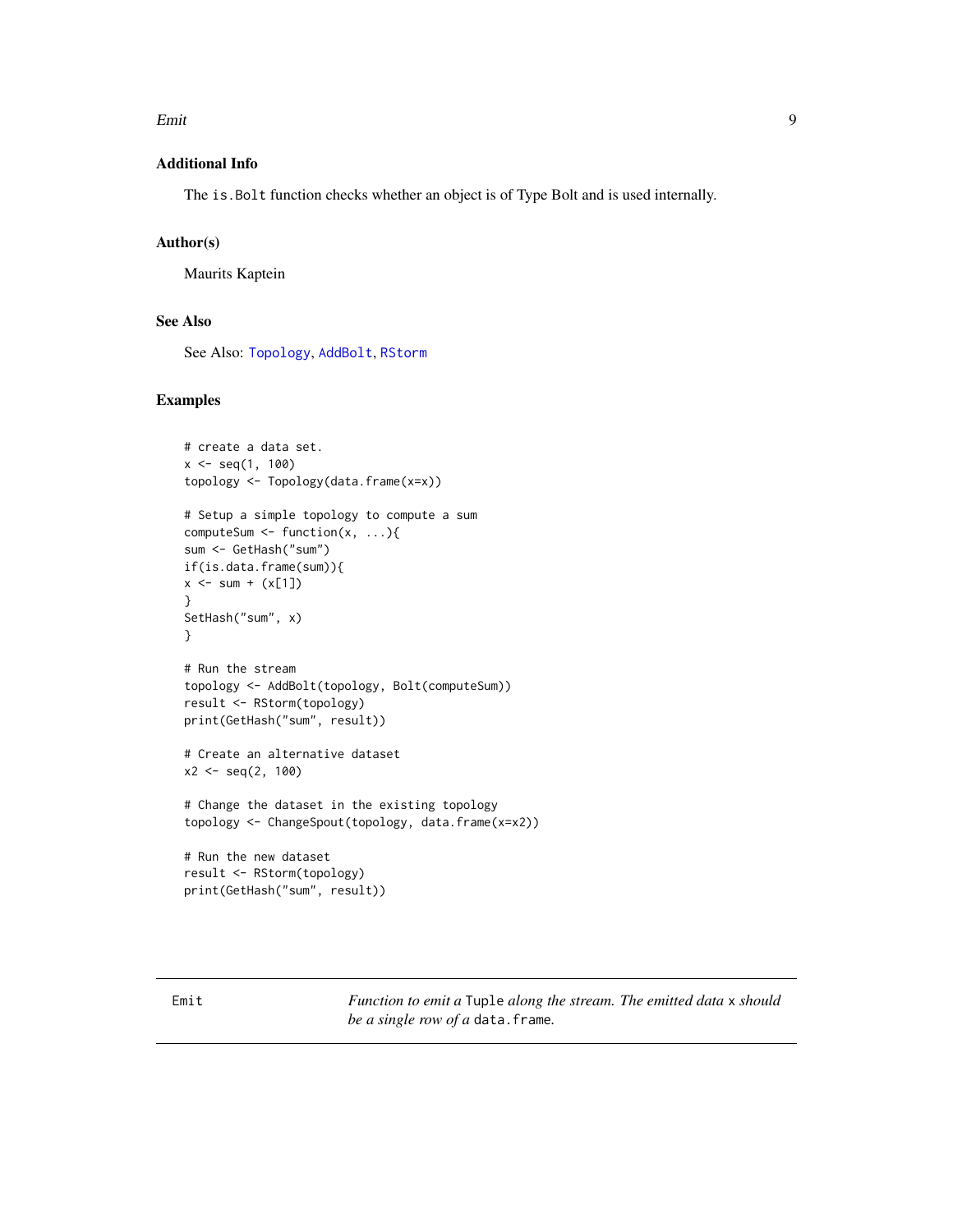<span id="page-9-0"></span>Function to emit a Tuple along the stream. The emitted data x should be a single row of a data.frame. Tuples are the main data format passed around in an RStorm stream, and each emitted object is checked by the Emit function to be of class Tuple.

#### Usage

 $Emit(x, .name = NULL, . . .)$ 

#### Arguments

|          | a Tuple. The only arguments that needs to be provided by the user. |
|----------|--------------------------------------------------------------------|
| .name    | (internal) the name of the emitter. Used internally.               |
| $\cdots$ | Additional arguments.                                              |

# Value

TRUE. The Emit function does not return anything but rather adds the emitted Tuple to the internal list of emitted objects to be used by Spouts listening to the Spout or Bolt from which the data is emitted. The . . . argument always needs to be passed in a call to Emit() since it facilitates the internal working of the RStorm.

#### Author(s)

Maurits Kaptein

# See Also

See Also: [Topology](#page-21-1), [AddBolt](#page-4-1), [RStorm](#page-16-1)

#### Examples

```
# This example can only be run within a Stream.
# If run outside the Steam the Emit function will issue an error.
## Not run:
x \le - data.frame(var1 = c("test", "test2"), var2 = c(2,5))
Emit(Tuple(x[1,]), ...)
```
## End(Not run)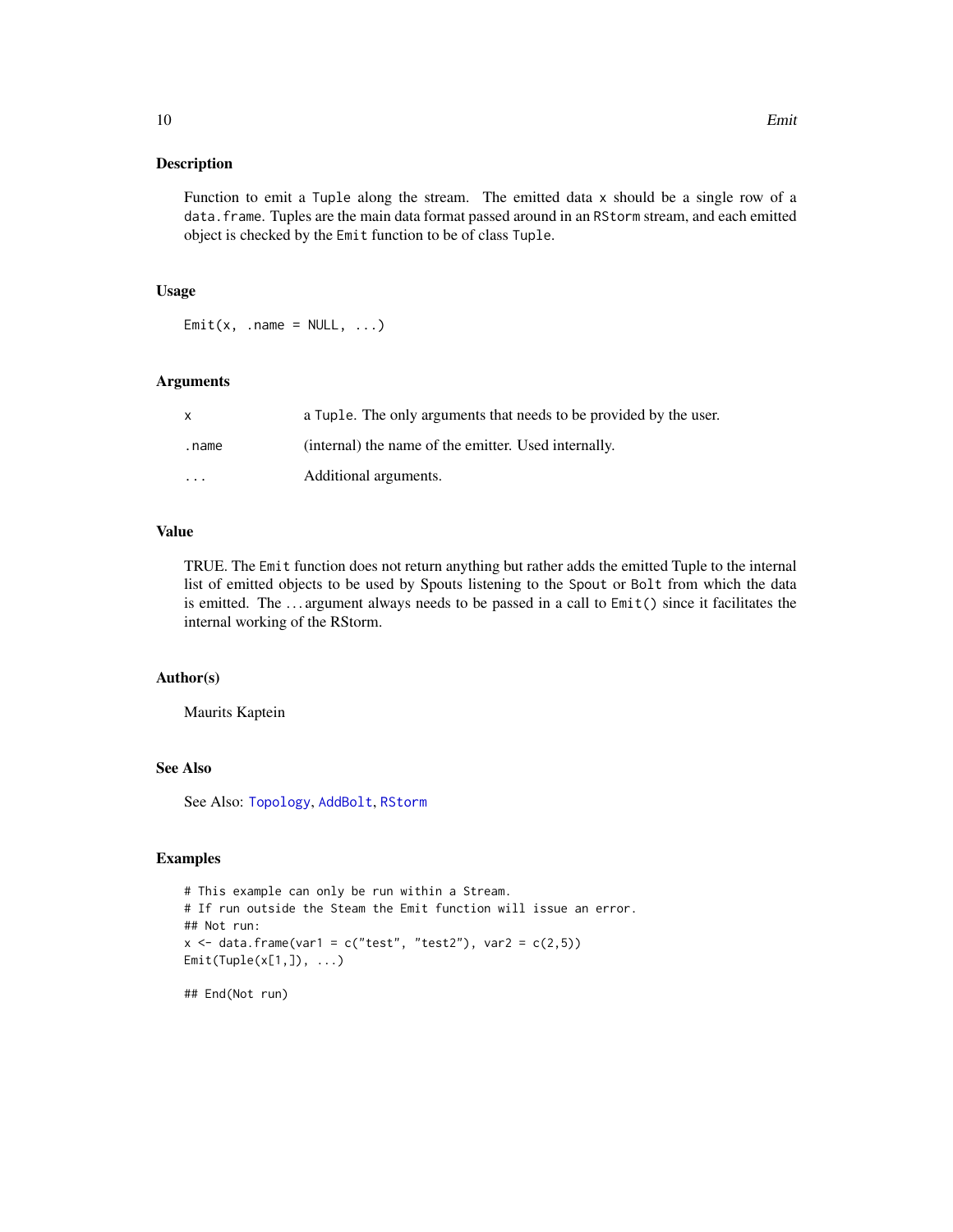<span id="page-10-1"></span><span id="page-10-0"></span>GetHash *Function to retrieve objects stored locally during the running of the stream.*

# Description

Within bolts in used in a RStorm the GetHash and SetHash functions can be used to access a local store (or hashmap) during the stream. This corresponds to the ability of tracking parameters over the stream using a hashmap or database system as implemented in production streaming software. The function is overloaded to retrieve the state of the hashmap at the end of a stream from an RStorm result object. See the examples for the two usages.

#### Usage

GetHash(name, object = NULL)

# Arguments

| name   | a string containing the name of the hashmap that is accessed from within the<br>Stream.                                                                                                        |
|--------|------------------------------------------------------------------------------------------------------------------------------------------------------------------------------------------------|
| object | (optional) the RStorm result object. If used outside of a bolt in a stream the<br>result object needs to be passed in which the end-state of the hashmaps created<br>in the stream are stored. |

#### Value

a dataframe containing whatever was set using the SetHash function.

# Author(s)

Maurits Kaptein

#### See Also

See Also: [SetHash](#page-19-1), [GetHashList](#page-11-1), [GetHashNames](#page-12-1)

```
# Create a topology with a spout:
topology <- Topology(data.frame(x=rnorm(100,0,1)))
# declare a bolt and add it to the topology
computeSum \leq function(x, ...){
sum <- GetHash("sum") # get from local store
if(is.data.frame(sum)){
x \le - \text{sum} + (x[1])}
```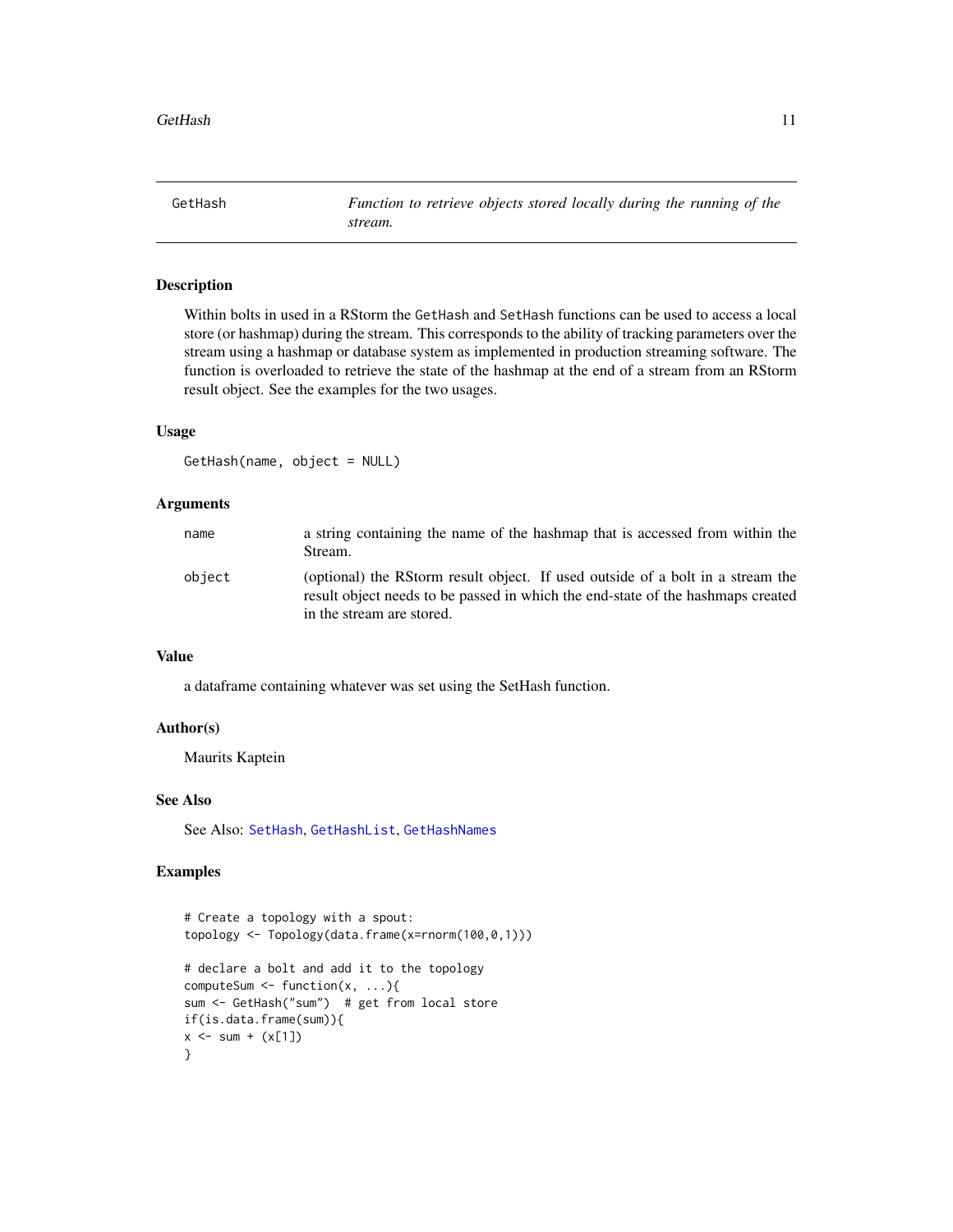```
SetHash("sum", x) # add to local store
}
topology <- AddBolt(topology, Bolt(computeSum))
# run the stream
result <- RStorm(topology)
# access the local store
print(GetHash("sum", result))
```
<span id="page-11-1"></span>GetHashList *Function to retrieve a list of locally stored object resulting from the stream.*

#### Description

Function retrieves from an RStorm result object (after running a stream) all the items stored in during the stream (using SetHash) as a list.

# Usage

GetHashList(object = NULL)

#### Arguments

object a RStorm result object

# Value

a list containing all objects stored using SetHash during a stream.

# Author(s)

Maurits Kaptein

# See Also

See Also: [SetHash](#page-19-1), [GetHash](#page-10-1), [GetHashNames](#page-12-1)

```
# Create a topology
topology <- Topology(data.frame(x=rnorm(100,0,1)))
# Create two bolts and add them to the topology
computeSum \leq function(x, ...){
sum <- GetHash("sum")
if(is.data.frame(sum)){
```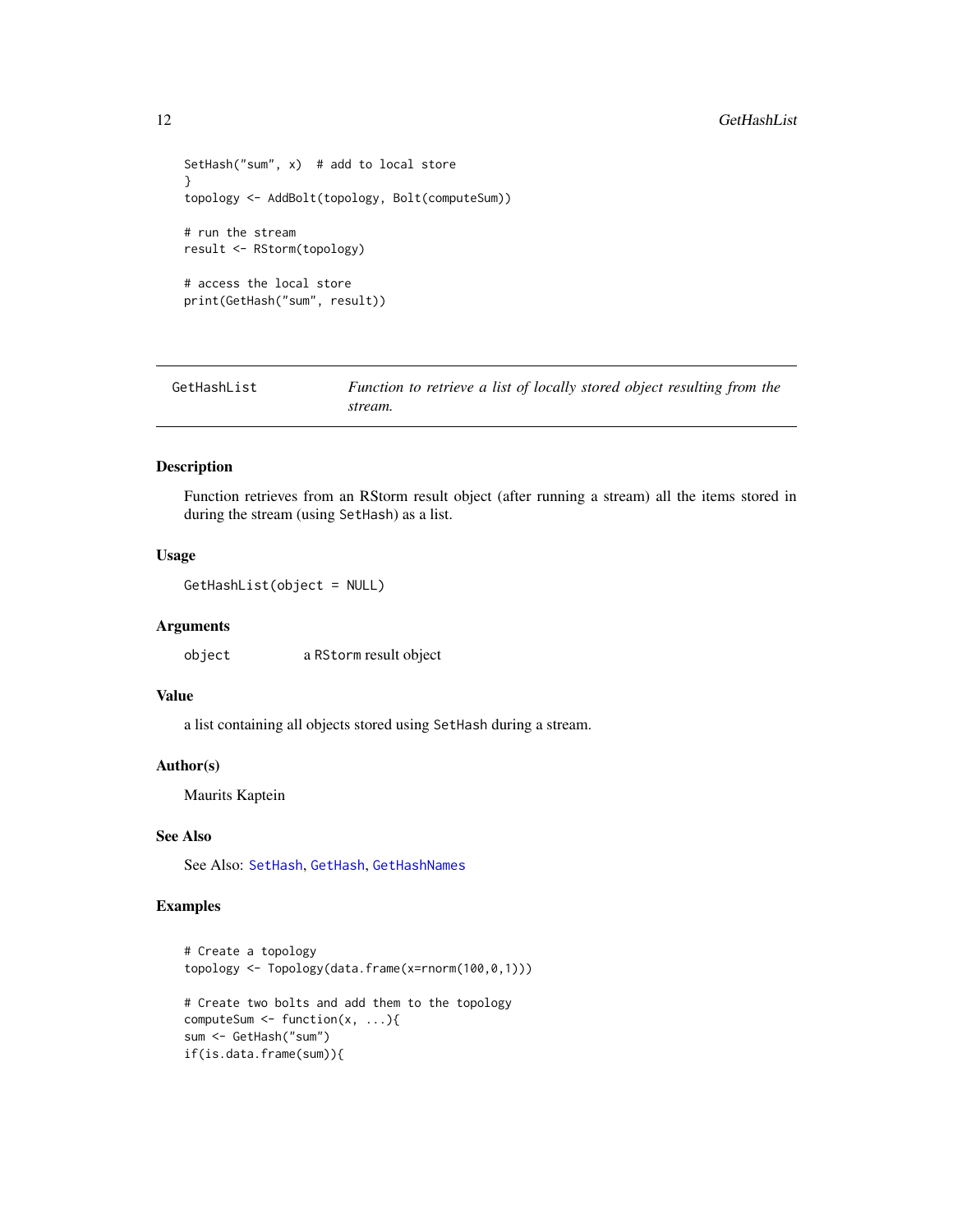# <span id="page-12-0"></span>GetHashNames 13

```
x \le - sum + (x[1])}
SetHash("sum", x)
}
computeSumSquared <- function(x, ...){
sum2 <- GetHash("sum2")
if(is.data.frame(sum2)){
x \le - \text{ sum2} + (x[1]^2)}
SetHash("sum2", x)
}
topology <- AddBolt(topology, Bolt(computeSum))
topology <- AddBolt(topology, Bolt(computeSumSquared))
# Run the stream
result <- RStorm(topology)
# Get the names of all the stored objects during the stream
names(GetHashList(result))
```
<span id="page-12-1"></span>GetHashNames *Function to retrieve the names of locally stored objects in the stream.*

#### Description

Function retrieves from an RStorm result object (after running a stream) all the names of all items stored in during the stream (using SetHash) as a list.

# Usage

```
GetHashNames(object)
```
#### Arguments

object a RStorm result object

#### Value

a list containing all names stored using SetHash during a stream.

# Author(s)

Maurits Kaptein

## See Also

See Also: [SetHash](#page-19-1), [GetHash](#page-10-1), [GetHashNames](#page-12-1)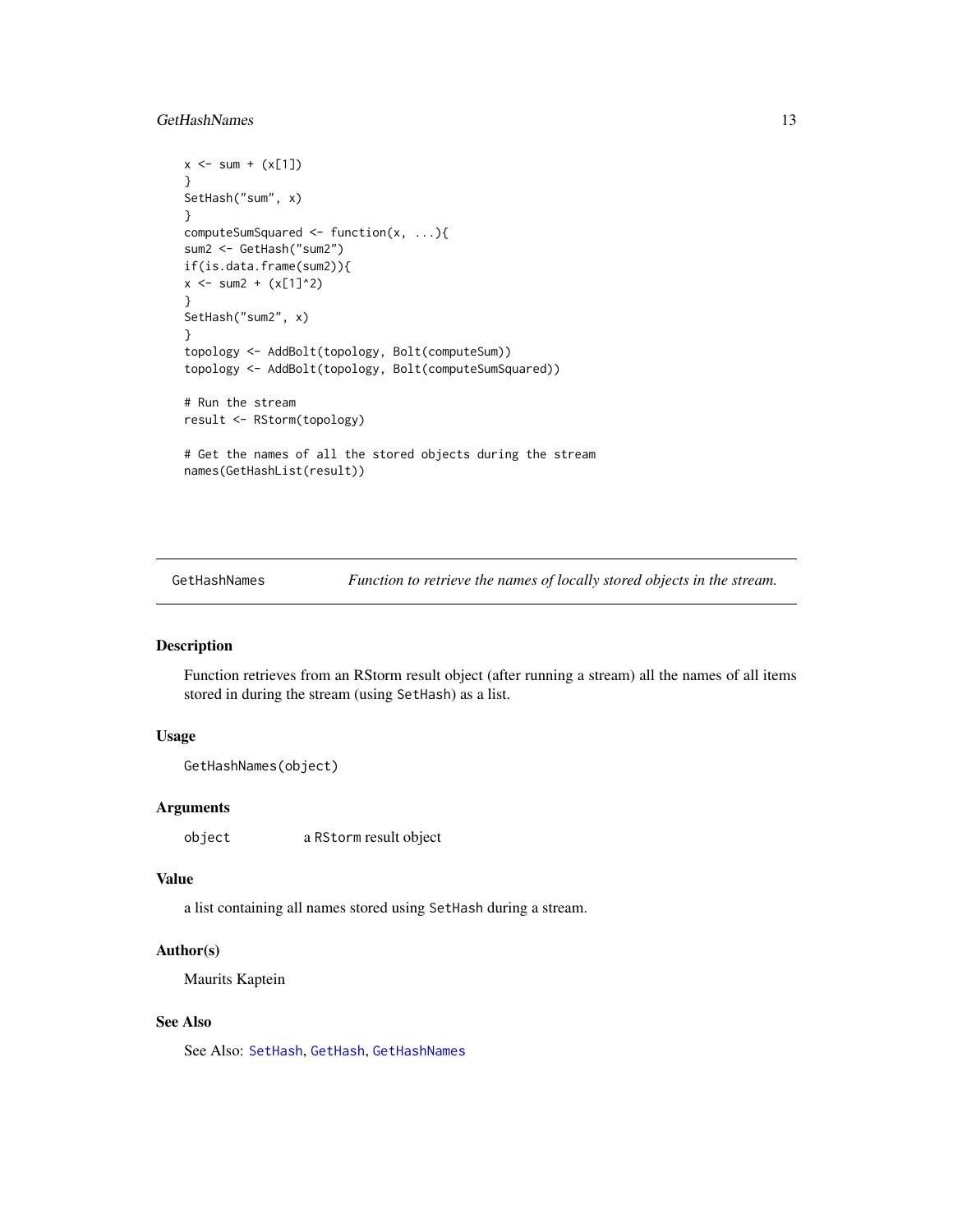#### Examples

```
# Create a topology
topology <- Topology(data.frame(x=rnorm(100,0,1)))
# Create two bolts and add them to the topology
computeSum \leq function(x, ...){
sum <- GetHash("sum")
if(is.data.frame(sum)){
x \le - \text{sum} + (x[1])}
SetHash("sum", x)
}
computeSumSquared <- function(x, ...){
sum2 <- GetHash("sum2")
if(is.data.frame(sum2)){
x \le - \text{ sum2} + (x[1]^2)}
SetHash("sum2", x)
}
topology <- AddBolt(topology, Bolt(computeSum))
topology <- AddBolt(topology, Bolt(computeSumSquared))
# Run the stream
result <- RStorm(topology)
# Get the names of all the stored objects during the stream
print(GetHashNames(result))
```
<span id="page-13-1"></span>GetTrack *Function to retrieve objects stored using the* SetTrack *functionality during a stream.*

# Description

Within bolts in a RStorm stream the TrackRow function can be used to store the state of variables at that point during the stream. The TrackRow function will store values incrementally during the stream. Thus, TrackRow enables one to store a set of parameter at each event in a Bolt. The current GetTrack function allows for inspection of these stored values after running the Stream by passing the RStorm result object.

#### Usage

GetTrack(name, x)

<span id="page-13-0"></span>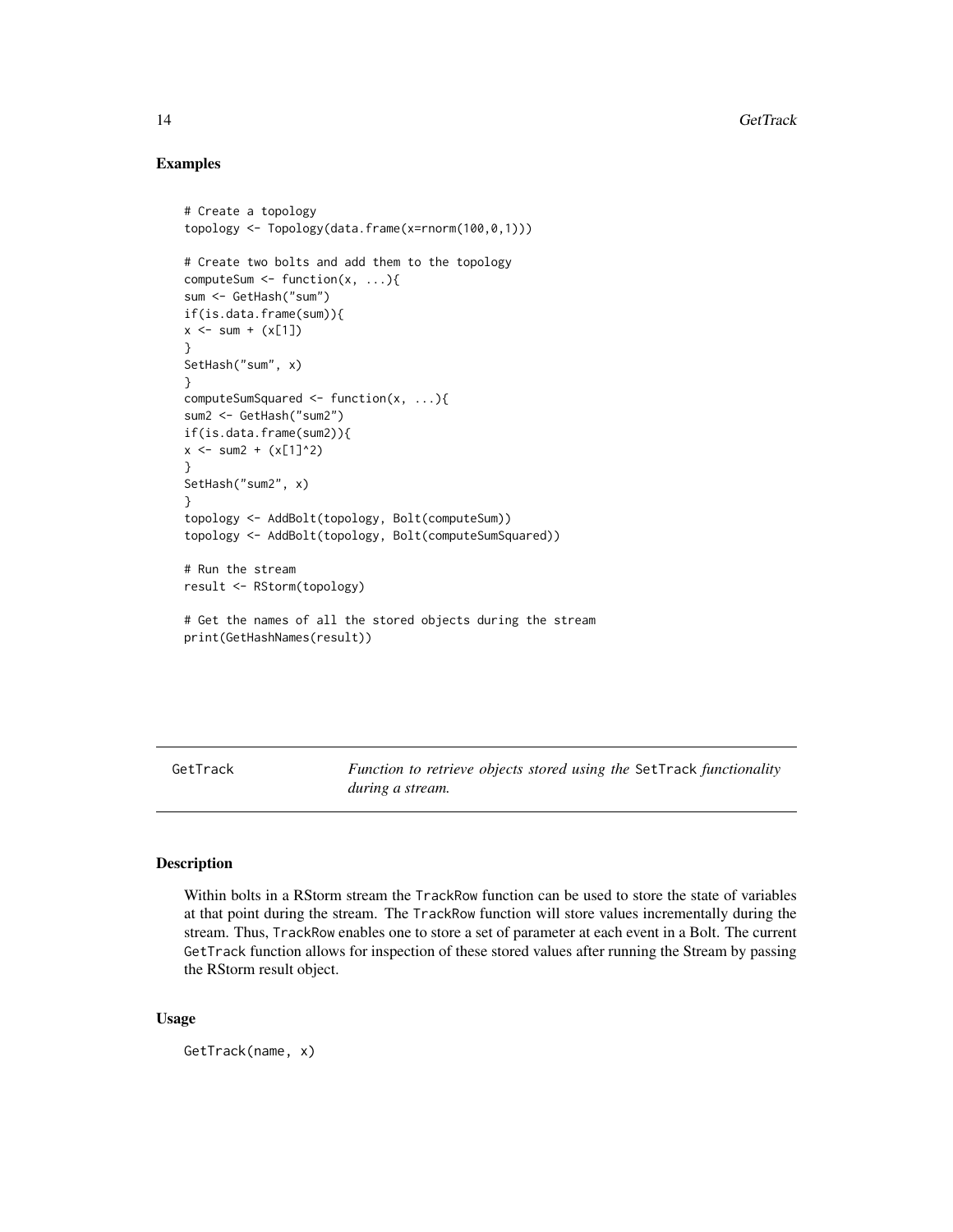# <span id="page-14-0"></span>GetTrackNames 15

# Arguments

| name | a string with the name of the tracked parameter values. Name corresponds to the<br>name used in the call to the TrackRow function during the stream. |
|------|------------------------------------------------------------------------------------------------------------------------------------------------------|
|      | a RStorm result object.                                                                                                                              |

# Value

a data.frame containing the parameters that are tracked at each iteration of a bolt.

# Author(s)

Maurits Kaptein

# See Also

See Also: [TrackRow](#page-23-1), [SetHash](#page-19-1), [GetHash](#page-10-1), [GetTrackNames](#page-14-1)

#### Examples

```
# Create a topology with a spout
topology <- Topology(data.frame(x=c(1:10)))
# Add a bolt to the topology
computeSum <- function(x, ...){
sum <- GetHash("sum")
if(is.data.frame(sum)){
x \le - \text{ sum } + (x[1])}
SetHash("sum", x)
# Track the current state during the stream:
TrackRow("sum", data.frame(x=x))
}
topology <- AddBolt(topology, Bolt(computeSum))
# Run the stream
result <- RStorm(topology)
# Inspect the sums during the stream
GetTrack("sum", result)
```
<span id="page-14-1"></span>GetTrackNames *Function to retrieve the names of all tracked objects using* SetTrack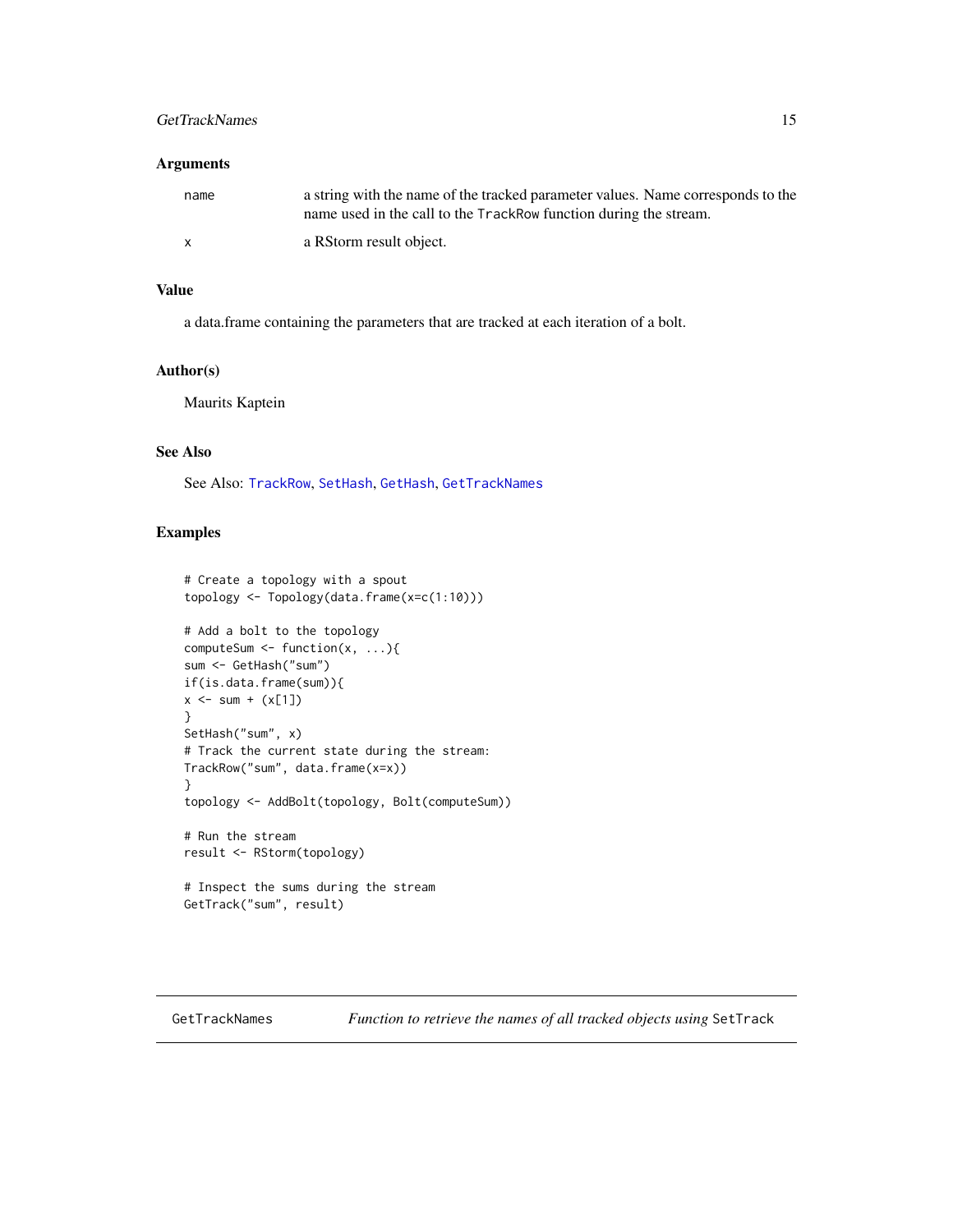Within bolts in a RStorm stream the TrackRow function can be used to store the state of variables at that point during the stream. The TrackRow function will store values incrementally during the stream. Thus, TrackRow enables one to store a set of parameter at each event in a Bolt. The current GetTrackNames function allows to inspect all the tracked objects of a stream by passing the RStorm result object.

### Usage

GetTrackNames(x)

#### Arguments

x a RStorm result object.

#### Value

A list of names of the tracked objects during the stream.

#### Author(s)

Maurits Kaptein

#### See Also

See Also: [TrackRow](#page-23-1), [SetHash](#page-19-1), [GetHash](#page-10-1), [GetTrack](#page-13-1)

```
# Create a topology with a spout
topology <- Topology(data.frame(x=c(1:10)))
# Add a bolt to the topology
computeSum \leq function(x, ...){
sum <- GetHash("sum")
if(is.data.frame(sum)){
x \le - sum + (x[1])}
SetHash("sum", x)
# Track the current state during the stream:
TrackRow("sum", data.frame(x=x))
}
topology <- AddBolt(topology, Bolt(computeSum))
# Run the stream
result <- RStorm(topology)
```

```
# Inspect the sums during the stream
GetTrackNames(result)
```
<span id="page-15-0"></span>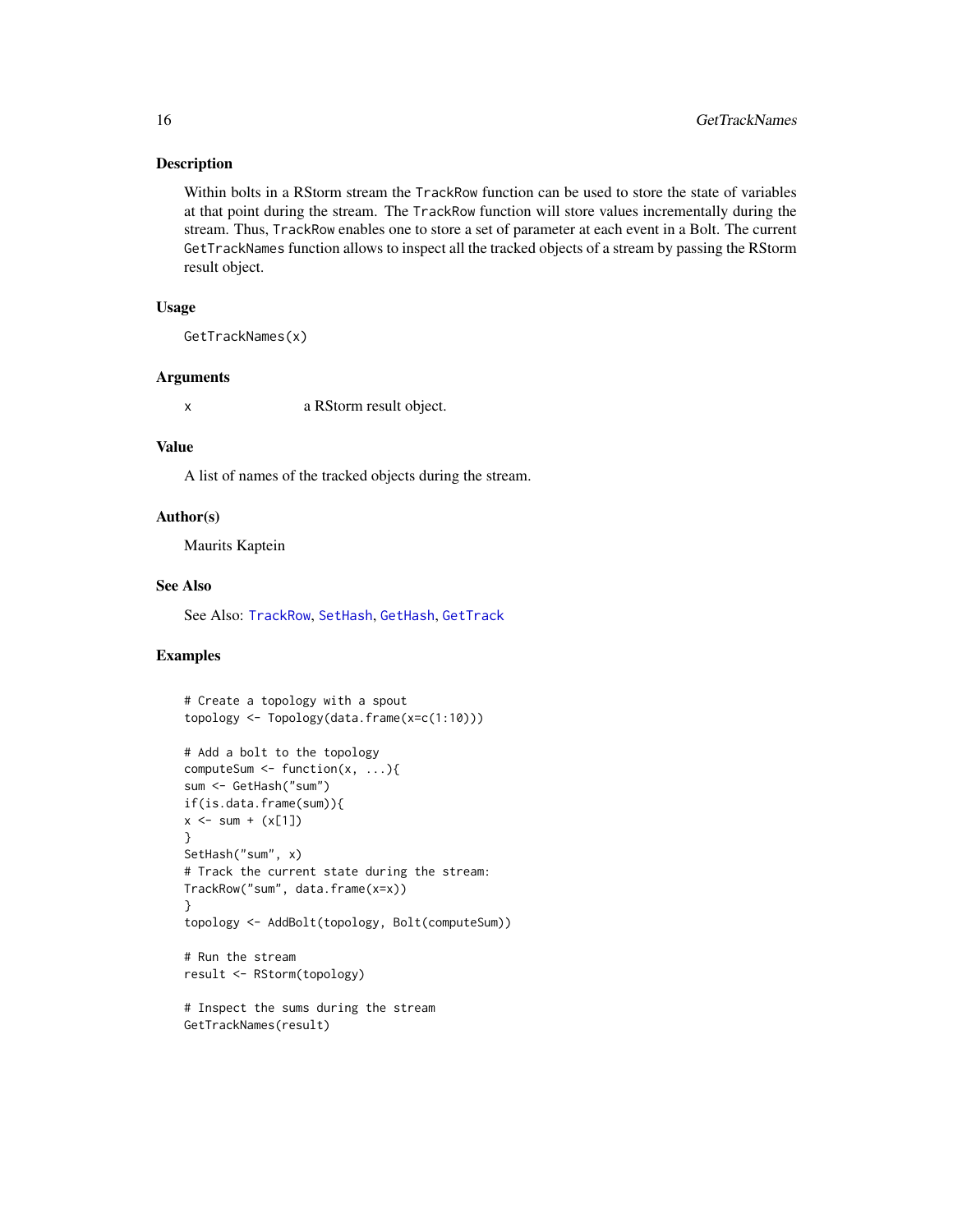<span id="page-16-1"></span><span id="page-16-0"></span>

RStorm provides the main functionality of the RStorm package. The RStorm function is used to run a stream defined using a Topology. The Topology defines the spout (the data-source for the stream) and the order of processing units (bolts). See example below and in the main package description for examples of the usage of RStorm.

More details of the package, examples of streaming algorithms, and examples of the use of RStorm can be found at http://software.mauritskaptein.com/RStorm

### Usage

RStorm(topology, .verbose = TRUE, .debug = FALSE, .batches = 100, ...)

#### Arguments

| topology | a topology object specified using Topology. The topology contains all the nec-<br>essary information (the definition of the spouts, the bolts, and the order of pro-<br>cessing) for the stream to run in full.                                                                                                                                                                                                                                                |
|----------|----------------------------------------------------------------------------------------------------------------------------------------------------------------------------------------------------------------------------------------------------------------------------------------------------------------------------------------------------------------------------------------------------------------------------------------------------------------|
| .verbose | a logical indicator for verbose output. Default is TRUE.                                                                                                                                                                                                                                                                                                                                                                                                       |
| . debug  | a logical indicator for debug mode. If in debug mode all objects stored during<br>the running of the stream will persist in memory and can be accessed using<br>standard calls to 1s(). Default is FALSE.                                                                                                                                                                                                                                                      |
| .batches | a number. Determines the size of batches processed by a stream. While RStorm<br>simulates streaming processing, in actuality the rows of the data.frame defined<br>in the spout are iterated through in batches to prevent memory overflow when<br>the spout contains a large number of rows. This argument sets the size of these<br>batches and with it limits the size of memory allocated to emitted data during<br>the stream. Default batch size is 100. |
|          | additional arguments to pass to (e.g.) bolts or plotting functions.                                                                                                                                                                                                                                                                                                                                                                                            |

# Value

An object of type RStorm which is a list containing the following elements:

| data     | a list containing all the hashmaps stored during the stream using SetHash. Can<br>be accessed by passing the result object to GetHash.                                                                                                                                                                                                                           |
|----------|------------------------------------------------------------------------------------------------------------------------------------------------------------------------------------------------------------------------------------------------------------------------------------------------------------------------------------------------------------------|
| track    | a list containing all the data. frames stored using the TrackRow functionality. Can<br>be accessed by passing the result object of an RStorm to GetTrack.                                                                                                                                                                                                        |
| finalize | the result of the finalize function. If a finalize function is added to the Topology<br>this field will contain whatever was returned by the finalize function and can be<br>accessed directly using ShowFinalize. If no finalize function was added to the<br>topology or the finalize function does not return anything the value of finalize<br>will be false |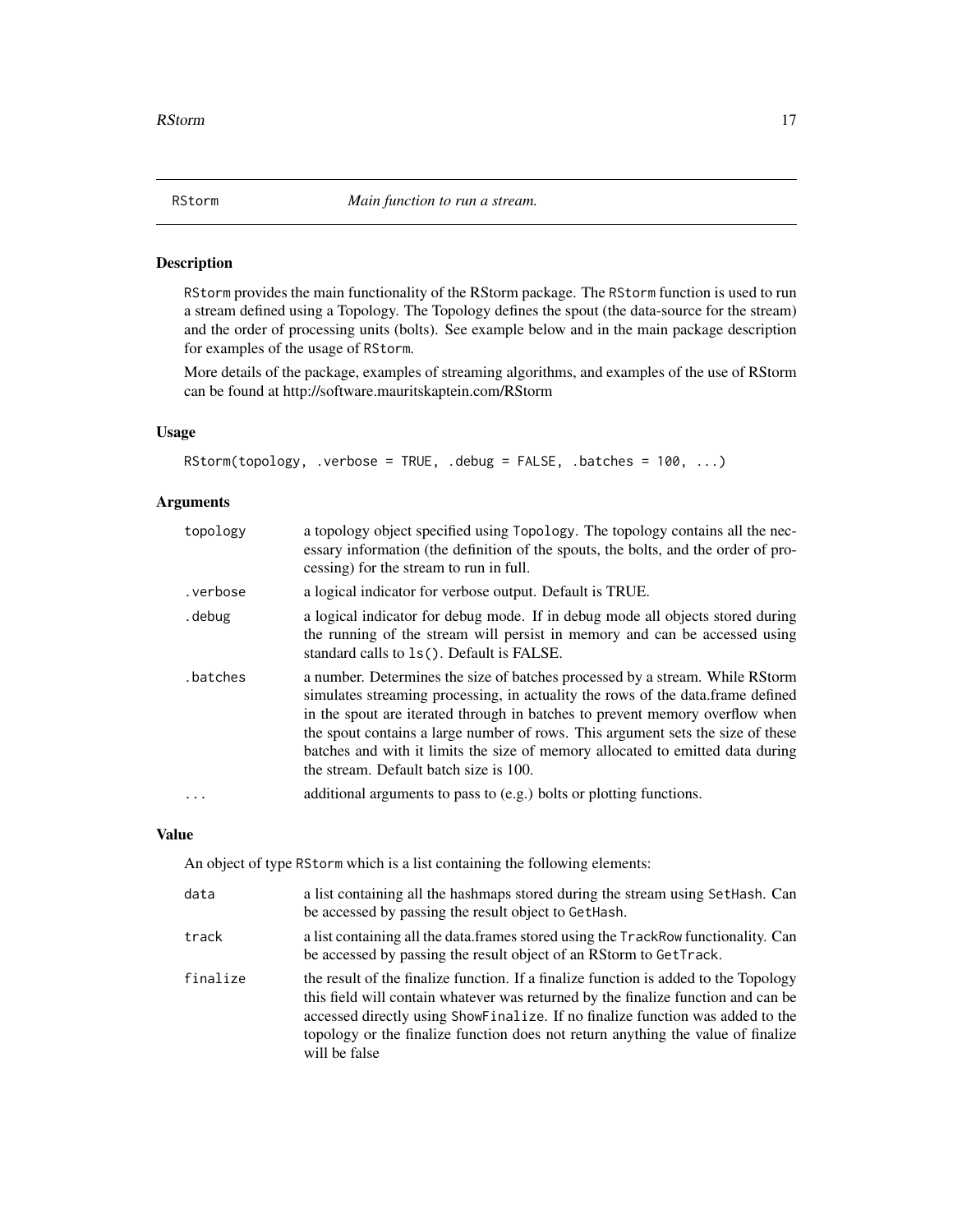#### <span id="page-17-0"></span>Additional Info

The is.RStorm function checks whether an object is of Type RStorm and is used internally.

#### Author(s)

Maurits Kaptein

# References

http://software.mauritskaptein.com/RStorm

#### See Also

See Also: [Topology](#page-21-1), [Bolt](#page-6-1), [Tuple](#page-24-1), [Emit](#page-8-1), [TrackRow](#page-23-1), [SetHash](#page-19-1), [GetHash](#page-10-1), [GetTrack](#page-13-1)

```
# Run a simple RStorm. First, create some data:
x \leq - seq(1, 1000)
# Second, we start defining the topology
topology <- Topology(data.frame(x=x))
# Third, we define a bolt.
# This bolt computes the sum of a number stored
# in a local Hashmap and the Tuple (x) that is received
computeSum <- function(x, boltID, ...){
sum <- GetHash(paste("sum", boltID))
if(is.data.frame(sum)){
x \le - \text{ sum } + (\text{x[1]})}
SetHash(paste("sum", boltID), x)
Emit(Tuple(x=x), ...)
}
# Add the bolts to the topology.
# Here the first bolt computes the sum of the sequence
# and the second bolt computes the sum of summed elements
topology <- AddBolt(topology, Bolt(computeSum, listen=0, boltID=1))
topology <- AddBolt(topology, Bolt(computeSum, listen=1, boltID=2))
result <- RStorm(topology)
print(GetHash("sum 1", result))
print(GetHash("sum 2", result))
```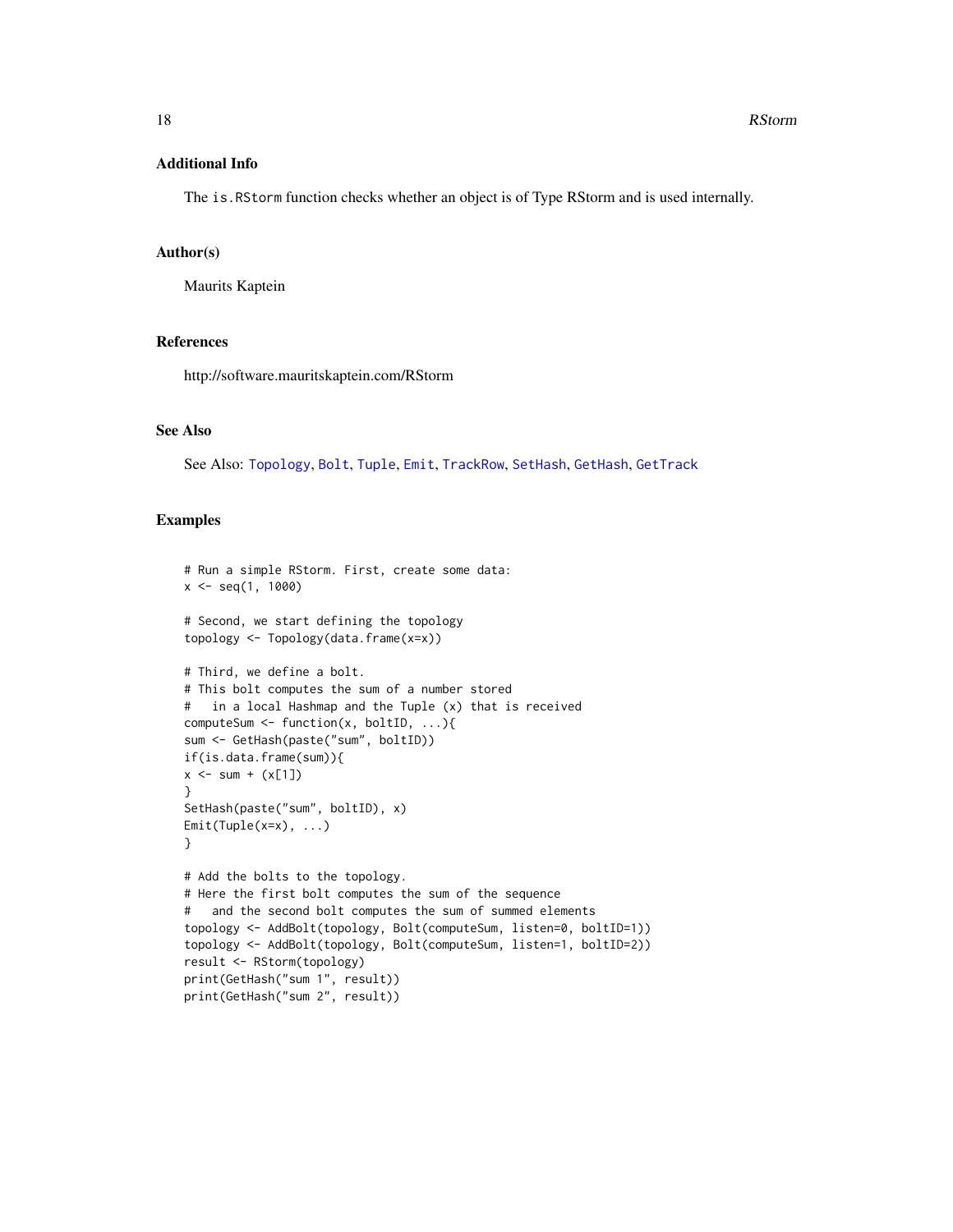<span id="page-18-0"></span>

Environment used by RStorm for internal storage of objects. These objects facilitate the functioning of the Stream and store the emitted Tuples in between Bolts.

#### Author(s)

Maurits Kaptein

# See Also

See Also: [RStorm](#page-16-1)

| sentences | Sentences of the first section of the paper by Student Introducing the |
|-----------|------------------------------------------------------------------------|
|           | T-Test.                                                                |

#### Description

This dataset gives a number of sentences – the first sentences from the article "The probable error of a mean" by Student.

#### Usage

rivers

#### Format

A data.frame containing two columns, one with an ID (number) for each sentence, and one with the sentences itself.

#### Source

The probable error of a mean, Biometrica, 1908

# References

Student (1908) *The probable error of a mean*. Biometrica, 6, 1, 1–25.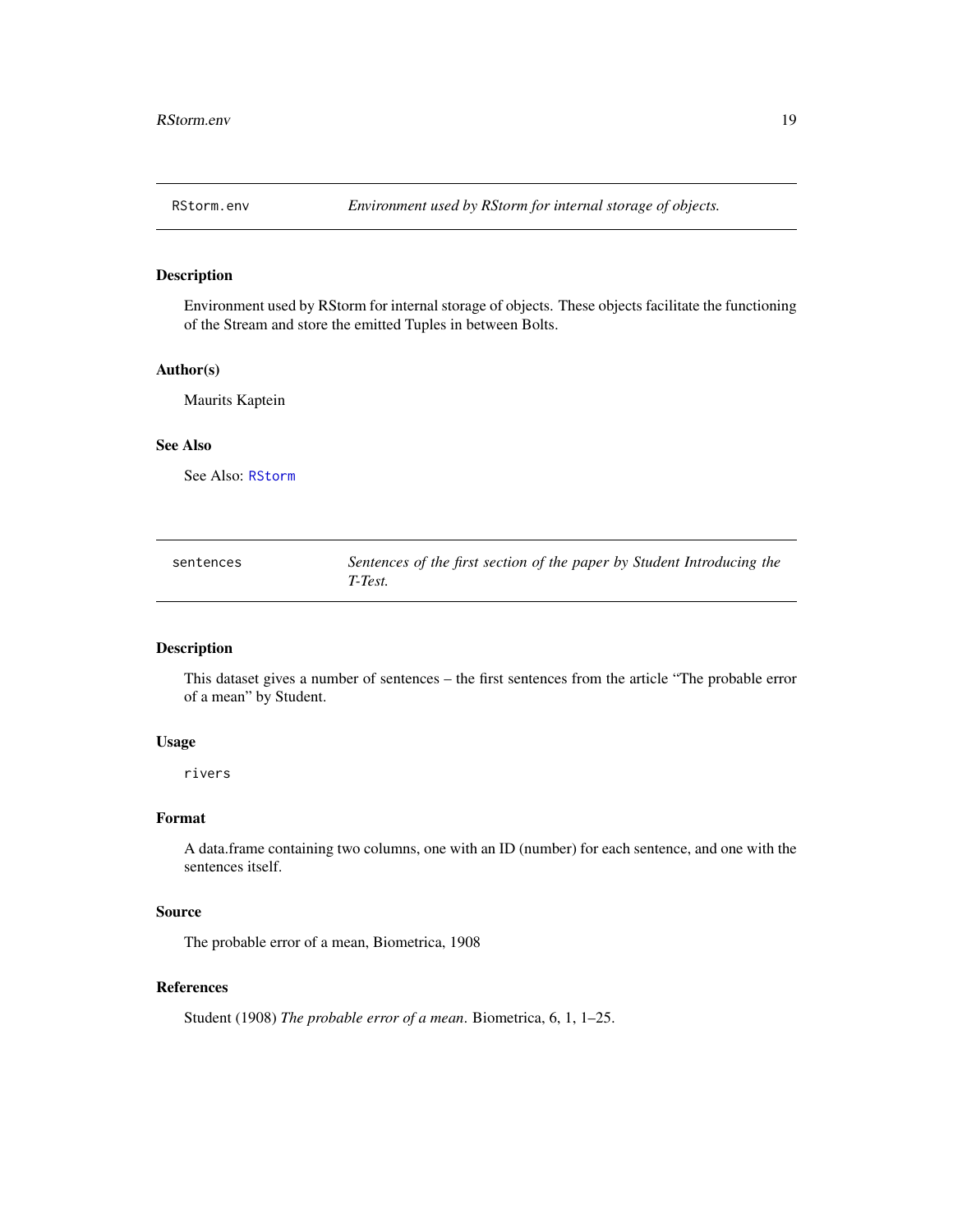<span id="page-19-1"></span><span id="page-19-0"></span>Within bolts in used in a RStorm the GetHash and SetHash functions can be used to access a local store (or hashmap) during the stream. This corresponds to the ability of tracking parameters over the stream using a hashmap or database system as implemented in production streaming software.

# Usage

```
SetHash(name, data, ...)
```
#### Arguments

| name    | a string containing the name of the stored object |
|---------|---------------------------------------------------|
| data    | a data.frame (or scalar) to be stored             |
| $\cdot$ |                                                   |

# Value

If storing the value is successful returns TRUE.

# Author(s)

Maurits Kaptein

#### See Also

See Also: [TrackRow](#page-23-1), [SetHash](#page-19-1), [GetHash](#page-10-1), [GetTrack](#page-13-1)

```
topology <- Topology(data.frame(x=rnorm(100,0,1)))
computeSum \leq function(x, ...){
sum <- GetHash("sum")
if(is.data.frame(sum)){
x \le - sum + (x[1])}
SetHash("sum", x)
}
topology <- AddBolt(topology, Bolt(computeSum))
result <- RStorm(topology)
print(GetHash("sum", result))
```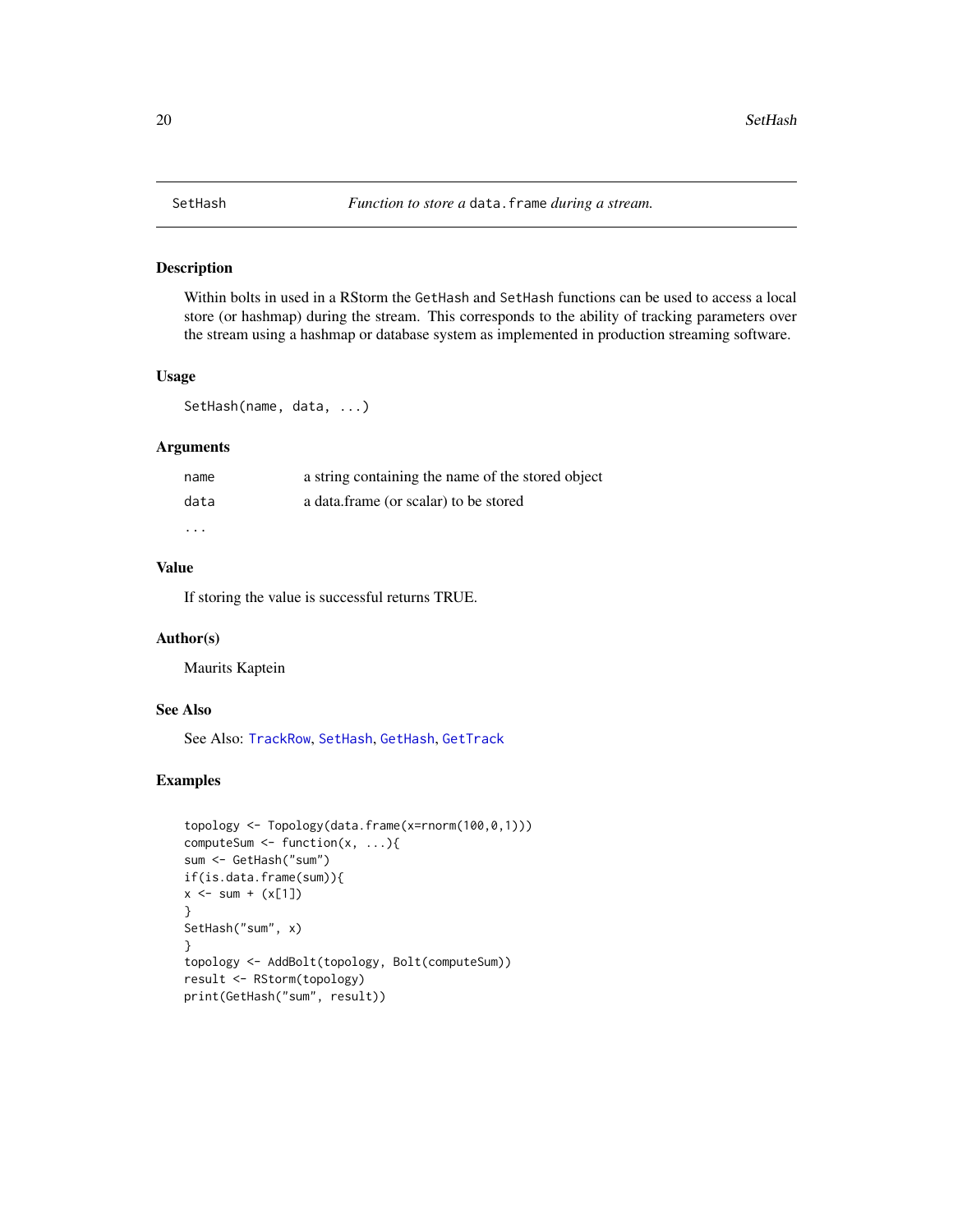<span id="page-20-0"></span>

Utility function to display the finalize function of a RStorm topology object or display the result of a finalize function of an RStorm result object.

# Usage

```
ShowFinalize(x)
```
#### Arguments

x a topology created using Topology

#### Value

prints the finalize function of a Topology object.

#### Author(s)

Maurits Kaptein

# See Also

See Also: [Topology](#page-21-1), [RStorm](#page-16-1), [GetHash](#page-10-1),

```
# Simple display of the finalize function itself
topology <- Topology(data.frame(x=c(1:10), y=rep(1,10)))
bolt.1 <- function(x, ...){ SetHash("finalize", data.frame(x=99)) }
topology <- AddBolt(topology, Bolt(bolt.1))
comp.av <- function(object, ...){
return( rep(object$finalize$x, 10)) }
topology <- AddFinalize(topology, Bolt(comp.av))
ShowFinalize(topology)
# and in the result object:
result <- RStorm(topology)
ShowFinalize(result)
```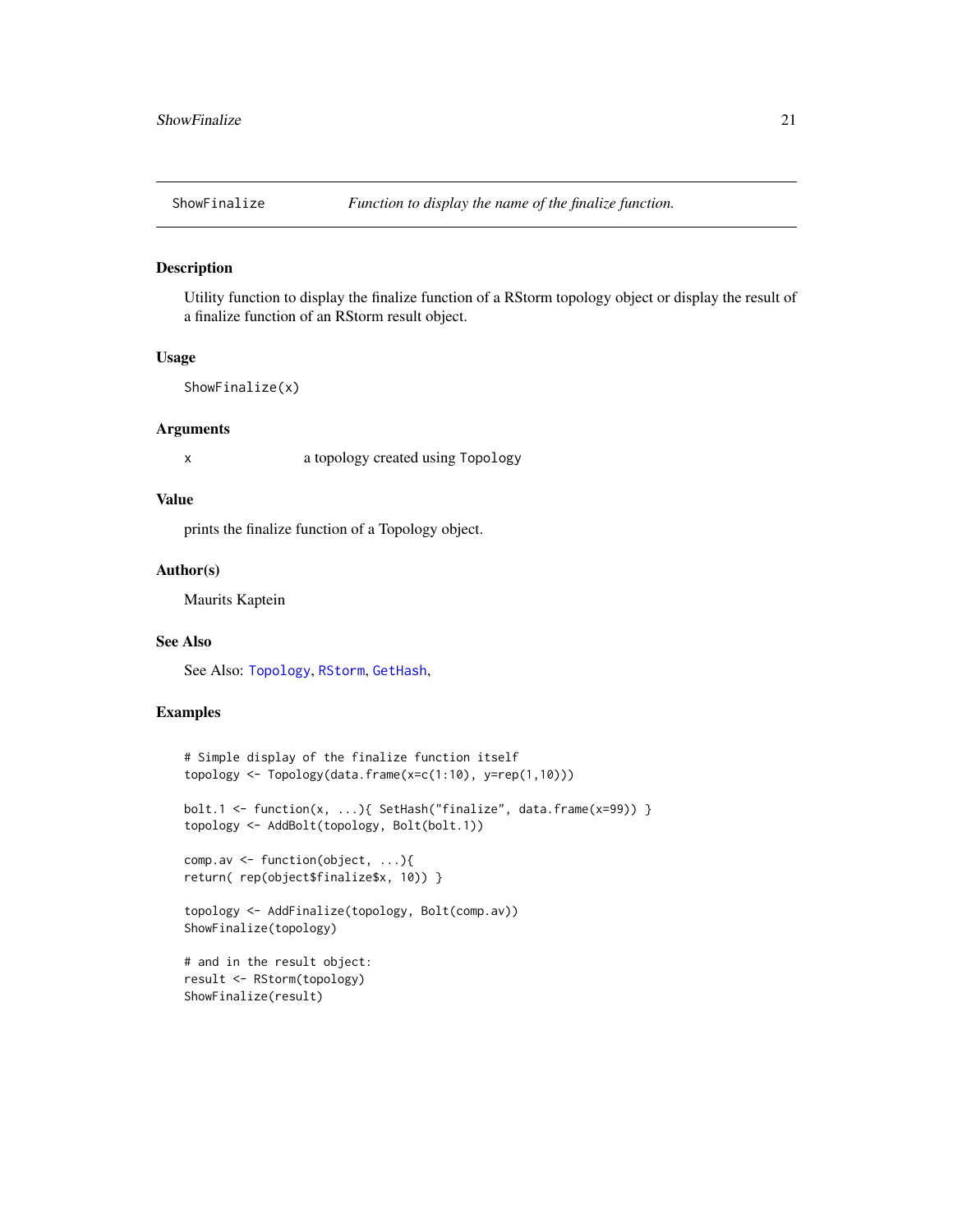<span id="page-21-1"></span><span id="page-21-0"></span>

By passing a spout (dataframe) to this function and storing its return object you can start building a topology for a RStorm stream. See cod[eRStorm](#page-16-1) for more detailed examples of the use of Topology. The Topology is the most important concept when defining a RStorm stream.

#### Usage

```
Topology(spout, name = NULL, .verbose = TRUE)
```
# Arguments

| spout    | a data frame containing multiple rows of data which are to be iterated through<br>in the stream. |
|----------|--------------------------------------------------------------------------------------------------|
| name     | an optional name of this topology.                                                               |
| .verbose | an optional boolean to indicate whether you want verbose output or not. Default<br>is TRUE       |

#### Value

An object of class Topology which is a list containing the following elements:

| spout    | the data.frame passed as a spout                |
|----------|-------------------------------------------------|
| bolts    | a list of bolts, see Bolt                       |
| finailze | the finalize function to be used for the stream |

#### Additional Info

The is.Topology function checks whether an object is of Type Topology and is used internally.

# Note

For examples see www.mauritskaptein.com/software/RStorm

## Author(s)

Maurits Kaptein

### See Also

[Bolt](#page-6-1), [Tuple](#page-24-1), [RStorm](#page-16-1)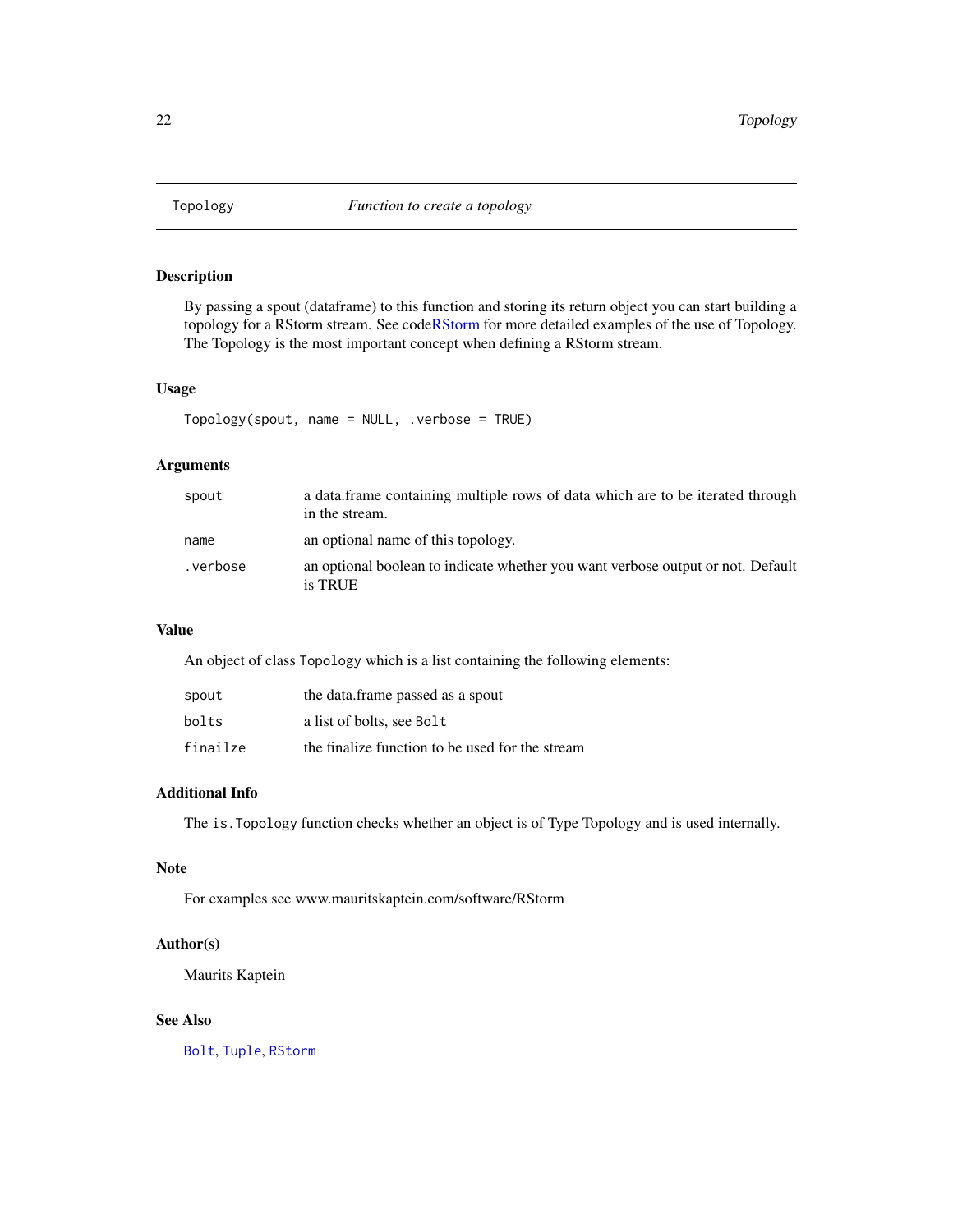#### Topology 23

```
##############################
# Example of a stream to compare two methods of streaming variance computation:
##############################
# Generate some data
set.seed(10)
t < -100x \leq rnorm(t, \emptyset, 1)# Look at the variance as computed by var():
var(x)
# Start a topology
topology <- Topology(data.frame(x=x))
# Bolt for "Sum of Squares Method" with tracking over time
var.SS \leq function(x, ...){
params <- GetHash("params1")
if(!is.data.frame(params)){
params <- list()
params$n <- params$sum <- params$sum2 <- 0
}
n <- params$n + 1
sum <- params$sum + as.numeric(x[1])
sum2 \leq - params$sum2 + as.numeric(x[1]^2)
if(n>1)var <- 1/(n*(n-1)) * (n*sum2 - sum^2)} else {
var < -0}
SetHash("params1", data.frame(n=n, sum=sum, sum2=sum2, var=var))
TrackRow("var.SS", data.frame(var=var))
}
## Bolt for "Welford's" Method:
var.Welford \leq function(x, ...){
x \leftarrow as.numeric(x[1])params <- GetHash("params2")
if(!is.data.frame(params)){
params <- list()
params$M <- x
params$S <- params$n <- 0
}
n <- params$n + 1
M \le - params$M + (x - params$M) / n
S \le params$S + (x - params$M) *(x-M)if(n>1){
```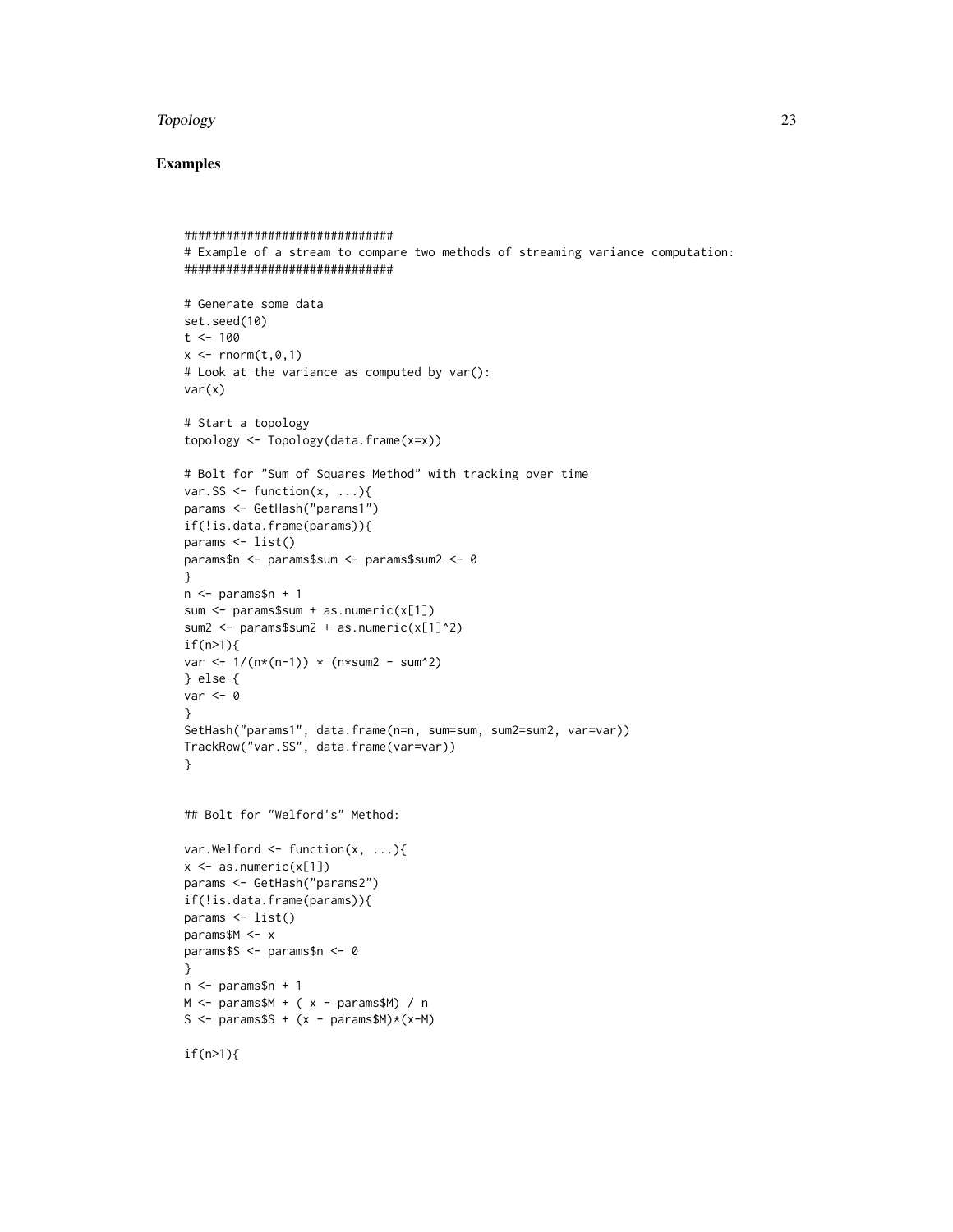```
var < - S / (n-1)} else {
var < -0}
SetHash("params2", data.frame(n=n, M=M, S=S, var=var))
TrackRow("var.Welford", data.frame(var=var))
}
# Add both topologies to a Stream:
topology <- AddBolt(topology, Bolt(var.SS))
topology <- AddBolt(topology, Bolt(var.Welford))
result <- RStorm(topology)
# Plot the results over the stream
plot(c(1:t), GetTrack("var.Welford", result)$var, type="l")
lines(c(1:t), GetTrack("var.SS", result)$var, col="red")
# Now the same variance calculation,
# but with a dataset in which the mean is
# very large compared to the variance:
x2 \le rnorm(t, 10^8, 1)
topology2 <- Topology(data.frame(x=x2))
topology2 <- AddBolt(topology2, Bolt(var.SS))
topology2 <- AddBolt(topology2, Bolt(var.Welford))
result2 <- RStorm(topology2)
# This time the standard SS methods screws up (mind the different y scale):
# (And mind the fact that the SS method gives NEGATIVE variance)
plot(c(1:t), GetTrack("var.Welford", result2)$var, type="l", ylim=c(-10, 11))
lines(c(1:t), GetTrack("var.SS", result2)$var, col="red")
```
<span id="page-23-1"></span>TrackRow *Function to store the value of some object in the stream over time.*

# **Description**

Within bolts in a RStorm stream the TrackRow function can be used to store the state of variables at that point during the stream. The TrackRow function will store values incrementally during the stream. Thus, TrackRow enables one to store a set of parameter at each event in a Bolt.

#### Usage

TrackRow(name, row)

<span id="page-23-0"></span>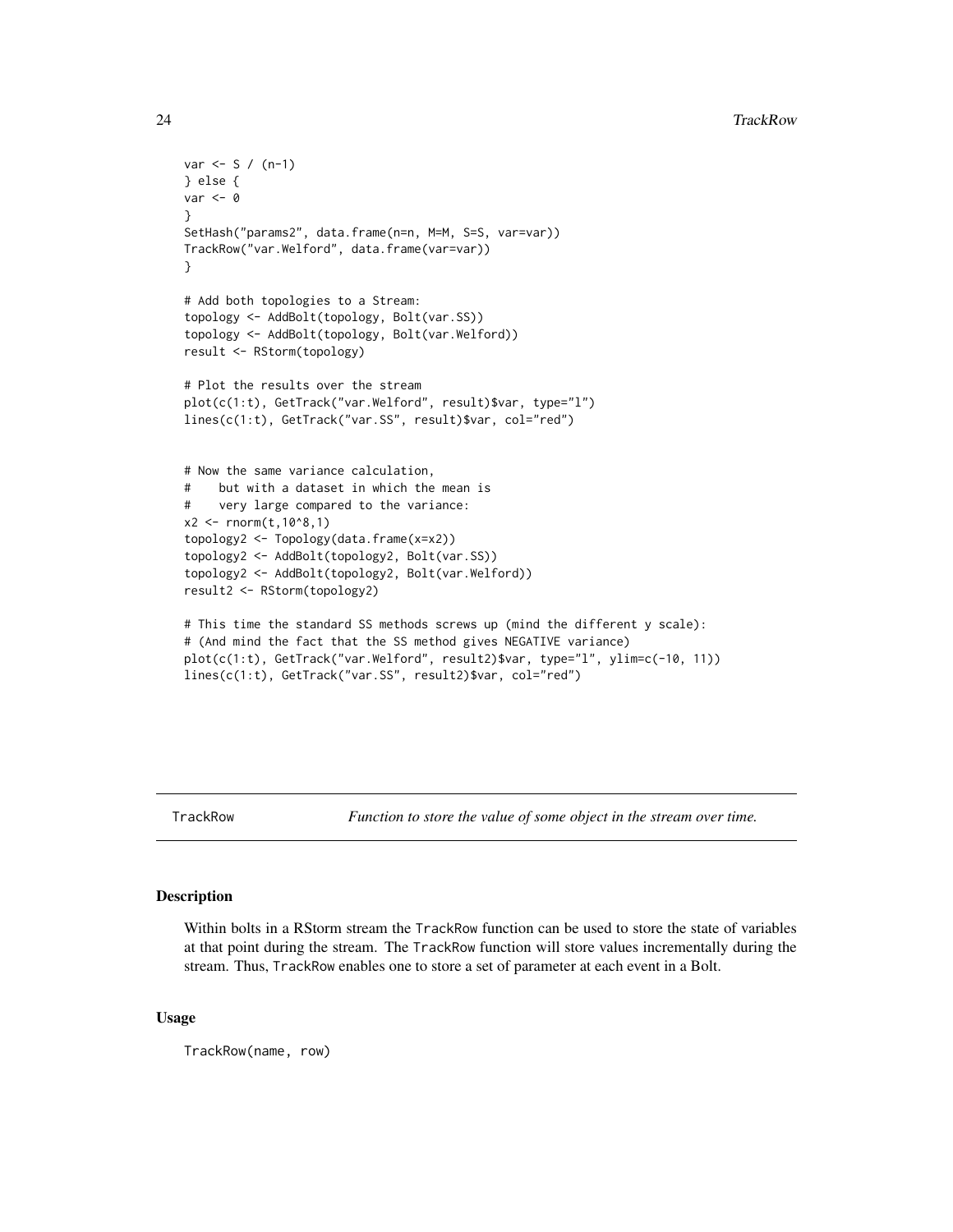#### <span id="page-24-0"></span>Tuple 25

#### **Arguments**

| name | a string with the name of the object that is stored.                               |
|------|------------------------------------------------------------------------------------|
| row  | a single row data. frame containing the parameters that are supposed to be tracked |
|      | over time. See example.                                                            |

# Value

TRUE if the row is correctly stored.

#### Author(s)

Maurits Kaptein

# See Also

[Topology](#page-21-1), [GetTrack](#page-13-1), [GetTrackNames](#page-14-1)

# Examples

```
# Create a topology with a simple spout
topology <- Topology(data.frame(x=c(1:10)))
# Define the bolt and add it
computeSum \leq function(x, ...){
sum <- GetHash("sum")
if(is.data.frame(sum)){
x \le - \text{sum} + (x[1])}
SetHash("sum", x)
TrackRow("sum", data.frame(x=x))
}
topology <- AddBolt(topology, Bolt(computeSum))
# Run the stream
result <- RStorm(topology)
# Insepct the result over the timepoints in the stream
```

```
GetTrack("sum", result)
```
<span id="page-24-1"></span>

Function to create an object of type Tuple to emit down a stream.

# Description

A Tuple is the main data object that is passed around in a stream. The spout emits Tuples to the different Bolts, and Bolts can Emit Tuples to one another depending on the Topology. The Emit function checks whether indeed objects of type Tuple are emitted. A Tuple object is a single row data.frame.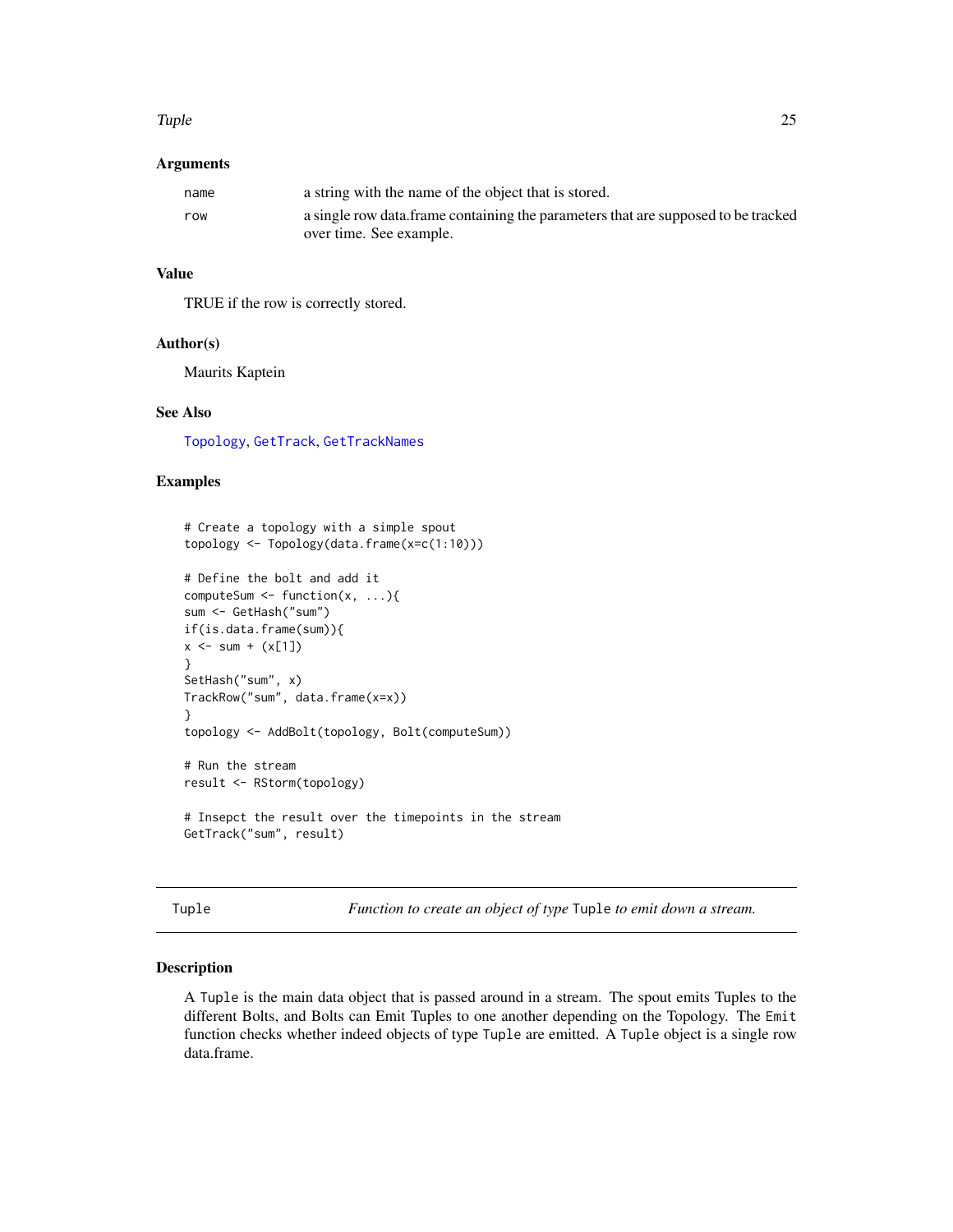#### Usage

 $Tuple(x, \ldots)$ 

#### Arguments

| X        | a single row data.frame |
|----------|-------------------------|
| $\cdots$ | any other argument      |

#### Value

an object of type Tuple to be used by an RStorm emitter function

# Additional Info

The is.Tuple function checks whether an object is of Type Tuple and is used internally.

# Author(s)

Maurits Kaptein

# See Also

[Emit](#page-8-1), [Topology](#page-21-1), [RStorm](#page-16-1)

```
# Example of a simple object emitted down a stream
spout \leq data.frame(x=seq(1,4))
topology <- Topology(spout)
# The Emit function will check if the emitted object is indeed a Tuple
bolt.1 <- function(x, ...){
Emit(Tuple(x), ...)
}
bolt.2 <- function(x, \ldots){
x \leftarrow as.numeric(x[1])print(x^2)
}
topology <- AddBolt(topology, Bolt(bolt.1, listen=0))
topology <- AddBolt(topology, Bolt(bolt.1, listen=1))
topology <- AddBolt(topology, Bolt(bolt.2, listen=2))
result <- RStorm(topology)
#plot(topology)
```
<span id="page-25-0"></span>